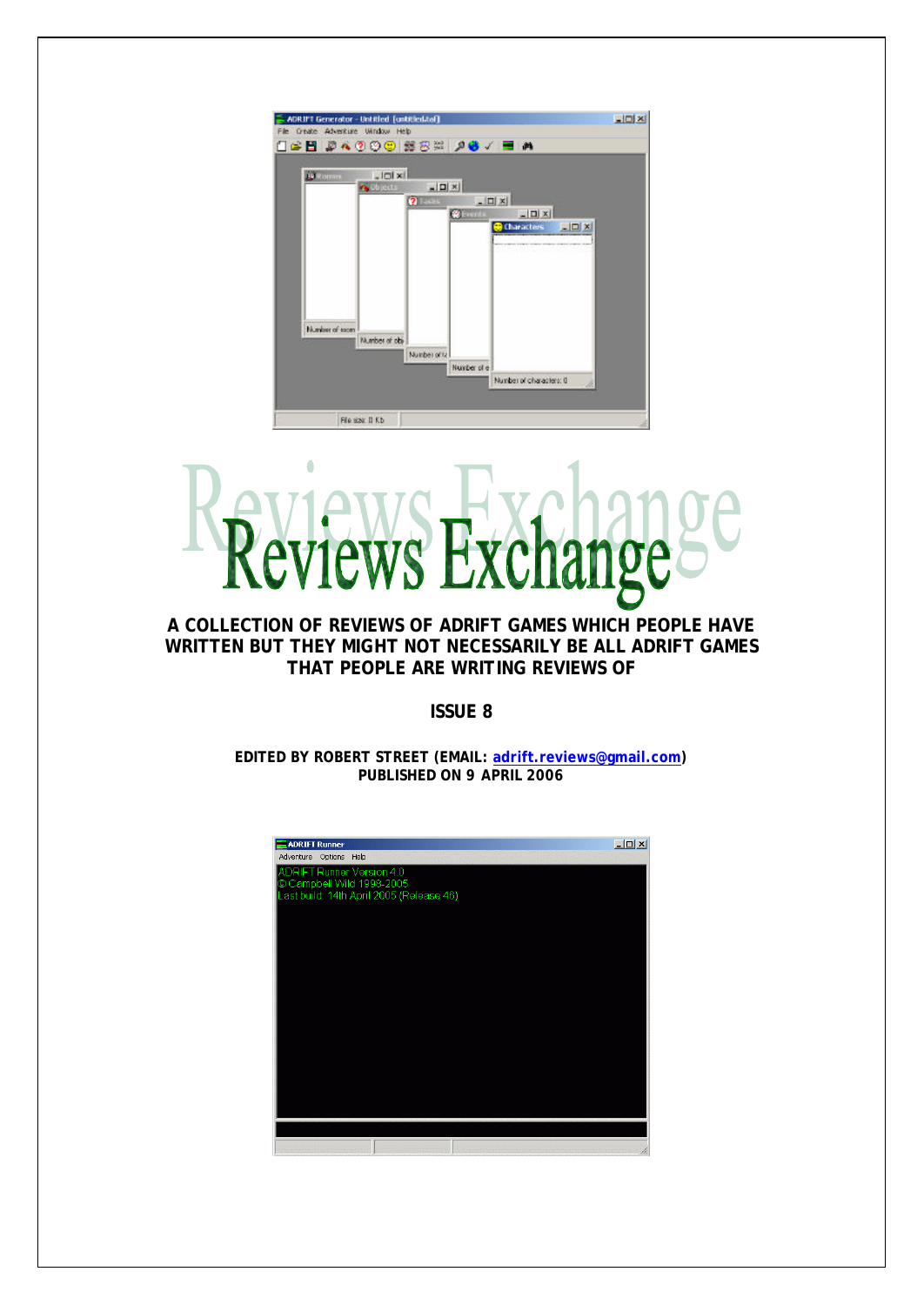# **CONTENTS**

## **INTRODUCTION**

## **WRITING CHALLENGES COMPETITION ENTRIES**

Results from the competition Jonathan Grim: Space Tourist – reviewed by Robert Street and David Whyld Too Much Exercise – reviewed by David Whyld Glum Fiddle – reviewed by Robert Street and David Whyld Man Overboard!!! – reviewed by Robert Street, David Whyld and TDS

## **OTHER RECENT ADRIFT GAMES**

The Makeshift Magician – reviewed by David Whyld Provenance – reviewed by TDS

#### **OLDER ADRIFT GAMES**

Akari's Story – reviewed by Sara Brookside First Day – reviewed by David Whyld First to Arise: Alone with a Pug – reviewed by David Whyld The Fox – reviewed by David Whyld Jason Evans 1 – reviewed by David Whyld The Quest For More Hair – reviewed by David Whyld

## **NON-ADRIFT GAMES**

The Ghost Train – reviewed by David Whyld

#### **ADULT GAMES**

To Cage A Magpie – reviewed by David Whyld

#### **APPENDIX**

List of games reviewed in this issue and previous issues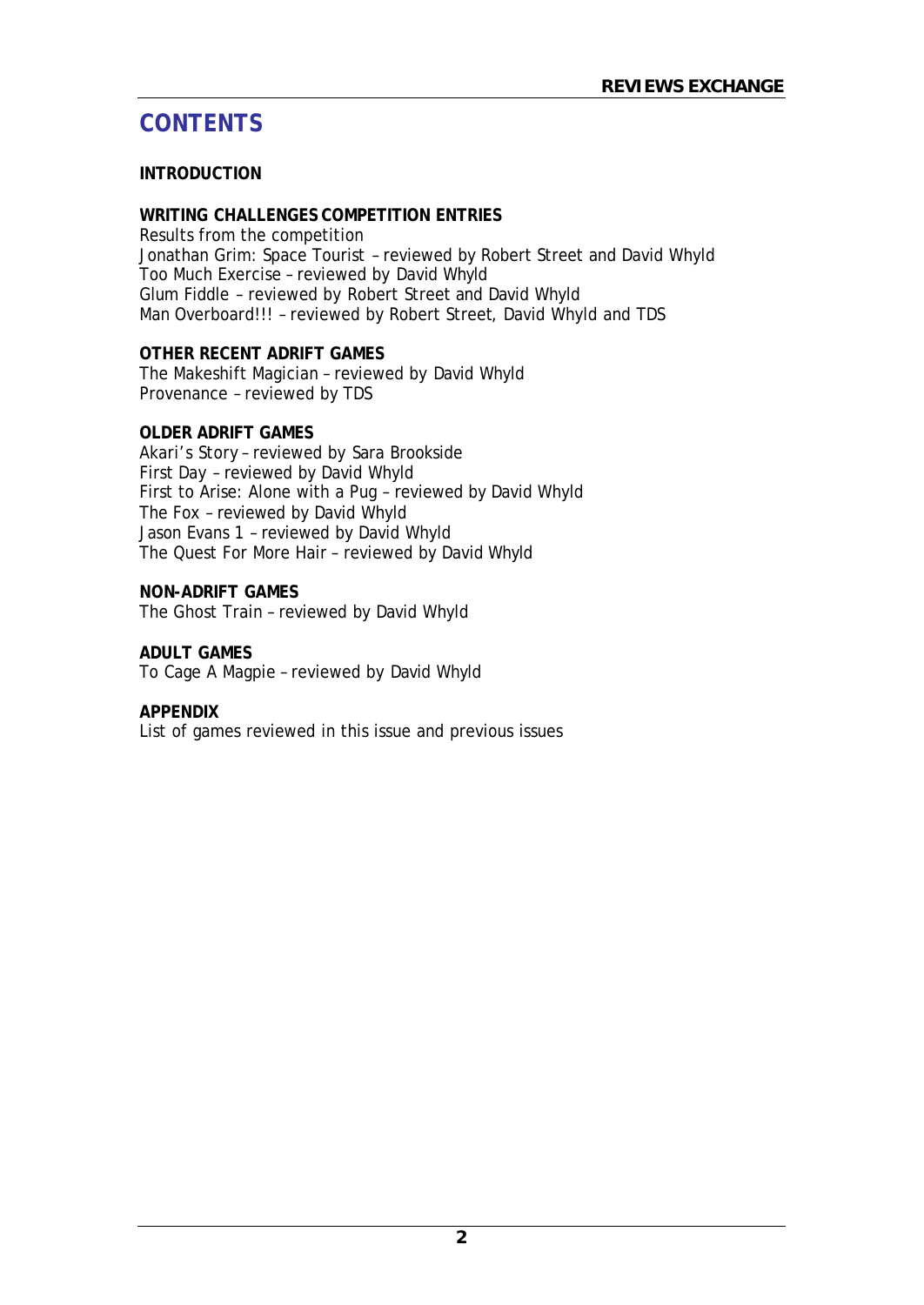# **INTRODUCTION**

Welcome to the eighth edition of the Reviews Exchange. This issue covers the months of January to March, which traditionally is a very slow time for new games to appear. Why is it so slow? There are normally no competitions in this period, as it lies between the heavy competition schedules of the IF/End of Year competition at the end of 2005 and the Spring Thing in April.

Unfortunately, non-competition games are always rare. Hopefully the continuing presence of the Reviews Exchange will encourage authors to release more games by providing feedback. In the last few months a solitary non-competition game was released in the ADRIFT community. This game looked like it would be the only new game for the period, until David Whyld announced a minicomp. The minicomp boosted the new games tally to five non-adult games over three months. This still isn't a large amount of games, but hopefully many more will be released over the year. With three new games having been released since the start of April, just before this edition was released, there has been a good start.

Of course, the Reviews Exchange is not just about new games. It is about reviewing any IF game from any time. Reviewing new games is important to provide feedback to authors soon after a game's release, and to show everyone what is available. However, it can also be good to go back and play some of the old games that are around, as some are very good, although not all of them. David Whyld has done a good job of going through the ADRIFT games archive to see what obscure games can be found in there.

I'd like to say a big thank you to David Whyld, as I was initially worried that I wouldn't receive many reviews for this issue with the lack of new games. Thank you to Sara Brookside and TDS, as well.

Robert Street (adrift.reviews@gmail.com)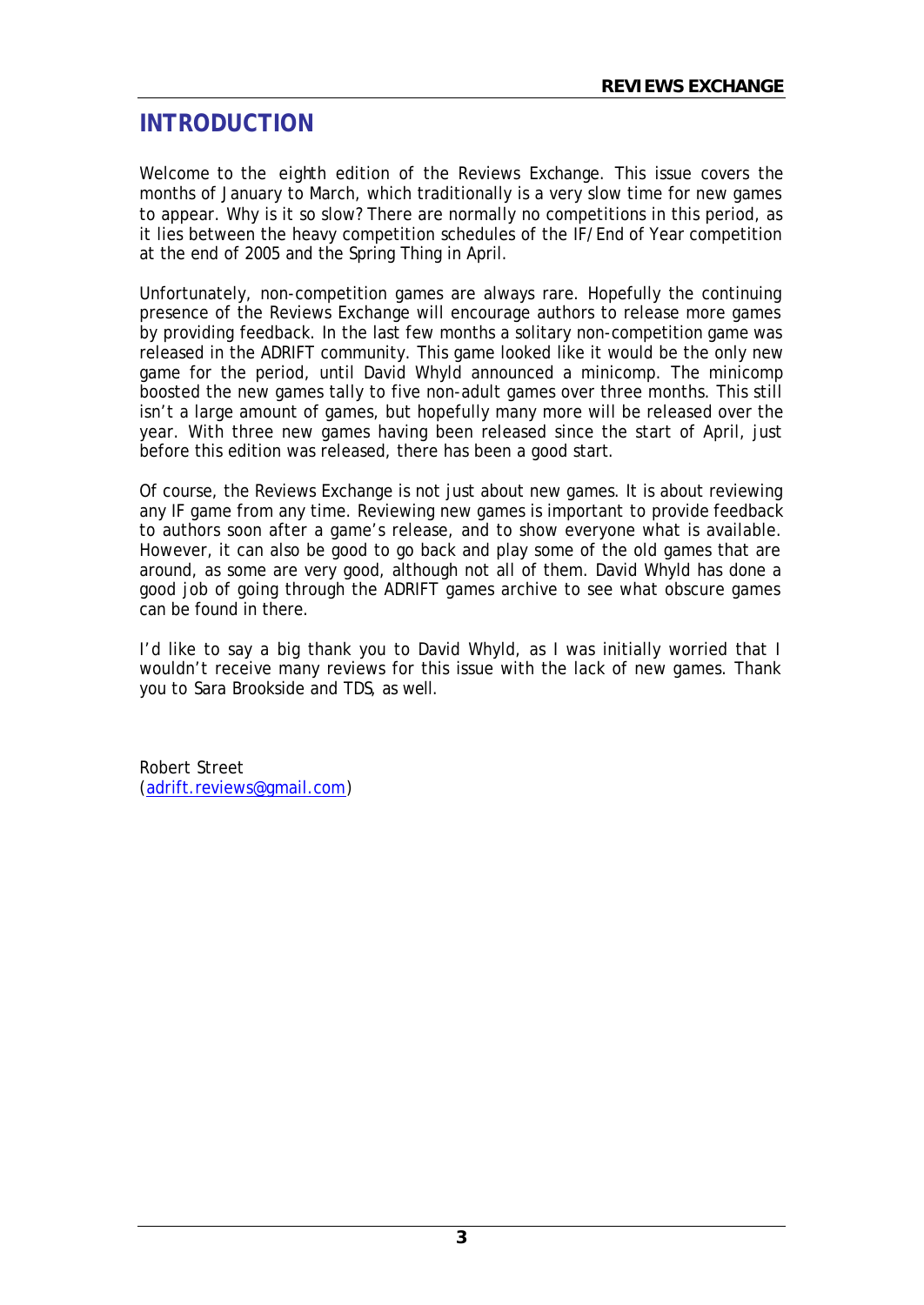# **WRITING CHALLENGES COMPETITION ENTRIES**

# **RESULTS FROM THE COMPETITION**

The concept behind the Writing Challenges competition was to include in a short game, one of the locations from the Writing Challenges that take place regularly on the ADRIFT forum. One or more of the following locations had to be included; a valley, ship's helm, sweet shop, elevator and escape tunnel.

Voting for the Writing Challenges Competition in 2006 took place during March, with the final positions and average scores being:

- 1) **Jonathan Grim: Space Tourist** by Ren 6.2
- 2) **Too Much Exercise** by Robert Street 5.8
- 3) **Glum Fiddle** by C. Henshaw 5.2
- 4) **Man Oveboard!!!** By TonyB 5.0

Below are reviews of all the entries to the competition.

# **JONATHAN GRIM: SPACE TOURIST**

AUTHOR: REN PLATFORM: ADRIFT 4.00

#### REVIEWER: ROBERT STREET

**Jonathan Grim: Space Tourist** is a difficult game that has included every one of the five scenarios listed for the competition. The ideas did not naturally mesh together well with a sweet shop, escape tunnel, ship's helm, valley and elevator, so it is surprising that this was not really noticeable within the game.

This game's main strength is the depth of implementation. Lots of stuff that I didn't expect to generate responses actually did receive a comment. The difficulty of the puzzles meant that I could have given up, but I was encouraged to persevere by the way that my ideas even if they failed were at least being acknowledged. In difficult games it is also rewarding to finally solve puzzles. A hint menu could have helped the game and removed some of the frustration, but it can be too tempting and remove some of the satisfaction of success. The game continued for longer than I had expected. Just when you think the game is ending, it continues with more action. I almost finished the game without any help, but got stuck and had to ask the author about the final puzzle.

The writing is also well done, although there is not really much of a story. The descriptions of everything are entertaining though. There are lots of various items around, and a surprising amount is actually useful for something in the end. There were a few bugs, with the door/smoke detector task not repeating, being notable. The fact that you can get off the alien spaceship and go back to the planet also doesn't seem quite right.

Some advice for writers. Using the <wait> command tends to annoy people unless it is used carefully. Sitting through and waiting for the intro to complete is not fun for a fast reader like myself. If you want to use this command, it would be best to provide a command at the start to turn it off for people like me. It especially is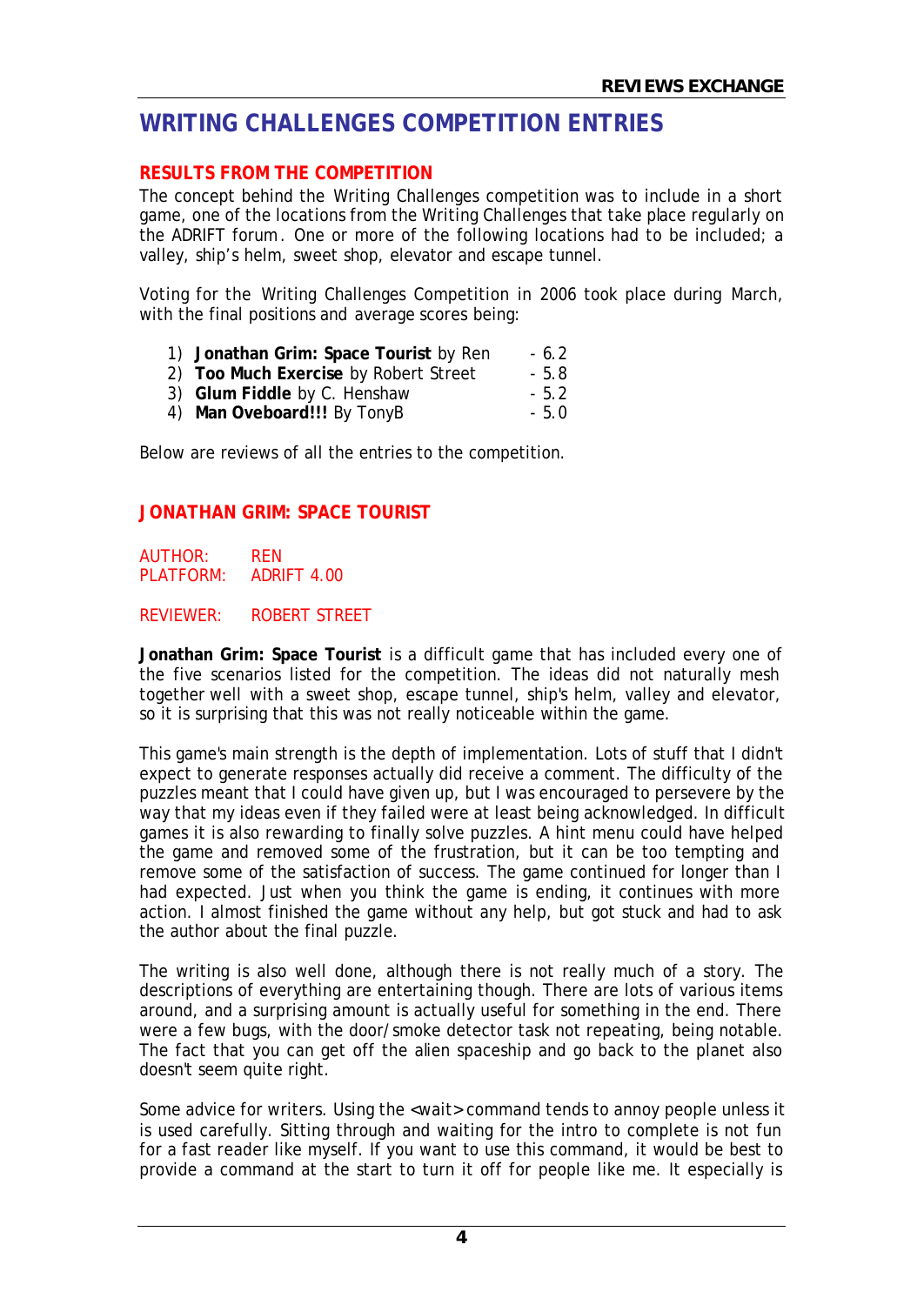worse when you have to wait before you can enter any command. When I had to take a break and come back to the game later, I didn't enjoy having to sit through the introduction again.

A good game, although don't expect to complete it too quickly.

SCORE - 7/10

#### REVIEWER: DAVID WHYLD

**Jonathan Grim: Space Tourist** suffered from a severe bout of newbieness which was so bad in places that it became almost painful. The introduction is long and there are timed pauses between each paragraph, meaning that every time you play the game, or restart it, you're forced to sit there and wait for the text to scroll its way through. Even more annoying, some of the pauses are followed by "press a key to continue" commands which means you can't even leave the keyboard for a minute and return to find them all gone.

The major issues with the game, though, came from the truly bizarre commands the player is expected to type in. Some of the responses to commands I tried were just baffling. After struggling with the door in my cabin for a while – OPEN DOOR and UNLOCK DOOR didn't work even though I had the room key in my hand – I tried USE KEY ON DOOR which produced "You miss Royston. You wish you had your big rock." Make any sense to you? Nope, me neither. I was also kind of bemused when I tried to open the boxes and was told that I couldn't open my bed. If all that wasn't confusing enough, most of the other commands are, with the majority of them seeming to be carried out for no other reason than they're necessary to complete the game. Why would I try to wear the marmalade? Why would I try the command 'forward' to move along a pipe when a simple directional command doesn't work? What possible reason could I have for pushing the chair against the door? While I'll grudgingly admit that the THROW SPANNER IN W.O.R.C.S. command is kind of witty, why would I attempt THROW BOX IN HOLE immediately afterwards?

On my own, I didn't even manage to get out of my cabin before becoming stuck. Fortunately I had the advantage of being the guy who organised the Comp and so had the walkthrough to fall back on. Good job as well, otherwise I'd have never progressed beyond the first location.

On the positive side, the standard of writing is fairly accomplished and while there are a few typos, these are nothing terrible. Unfortunately, those are about the only positive things I could find to say about the game. The intro was frustrating and the guess the verb even worse. I'm assuming the commands were of the variety that the writer felt would be obvious to the player, but they certainly weren't to this poor player. Even after checking the walkthrough, I'm not sure I would have got most of them.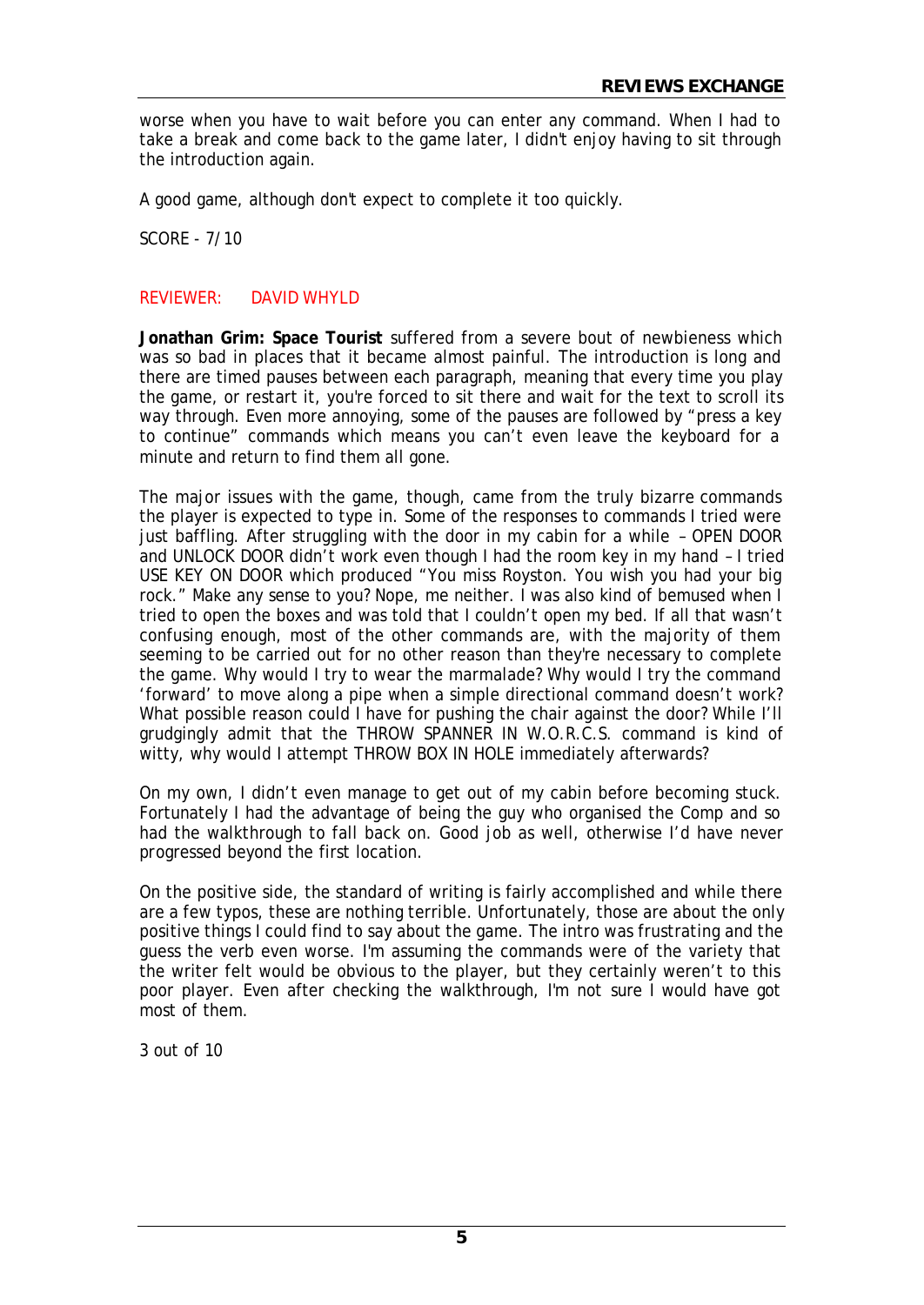#### **TOO MUCH EXERCISE**

AUTHOR: ROBERT STREET PLATFORM: ADRIFT 4.00

REVIEWER: DAVID WHYLD

The shortest game in the Writing Challenges Comp, and also by far the easiest, **Too Much Exercise** starts without any introduction to clue the player in as to what it's all about. Fortunately it soon becomes obvious: you're a big man looking for his next meal. (Actually there's a nice twist at the end of the game that throws this idea out but you'll have to finish it to see exactly what this is.)

Comprising just four locations, **Too Much Exercise** isn't a big game by any means. The necessary commands required to progress it are all fairly easy, and what few puzzles there are don't need much thought to figure out. The only time I stumbled was when trying to make an offering after putting my wallet on the altar – the coins not being in my possession stopped the task from working, which had me muttering more than a few colourful comments at the computer before I realised my error.

As well as being very small, this is also a very easy game. While it has quite a few puzzles (for its size), they are all remarkably easy and straightforward. None really require much in the way of puzzling out. Of the four games in the Comp, this was the only one I was able to complete without running into any actual problems (the wallet and the altar notwithstanding). From start to finish, you're looking at perhaps ten to fifteen minutes of gameplay time…

…which is more of a disadvantage than an advantage really. The game is over with before you've really had chance to start playing it; although, saying that, nothing about the game that I saw struck me as particularly memorable. It's okay for the ten minutes I spent playing it but nothing more.

5 out of 10

#### **GLUM FIDDLE**

AUTHOR: C. HENSHAW PLATFORM: ADRIFT 4.00

REVIEWER: ROBERT STREET

**Glum Fiddle** has an interesting premise, with great writing. **Glum Fiddle** chose to expand upon the valley theme from the Writing Challenges. The setting and characters are very humorous and the game made a really good first impression. Unfortunately, I found that I became annoyed with the limits of the game whilst I was playing it.

The game started really well, with a few good puzzles, but then I became progressively more and more stuck, dying again and again. I felt in this game that it was too easy to die without warning, and at times I seemed to be learning from my deaths, rather than being able to predict events before failing once. ADRIFT's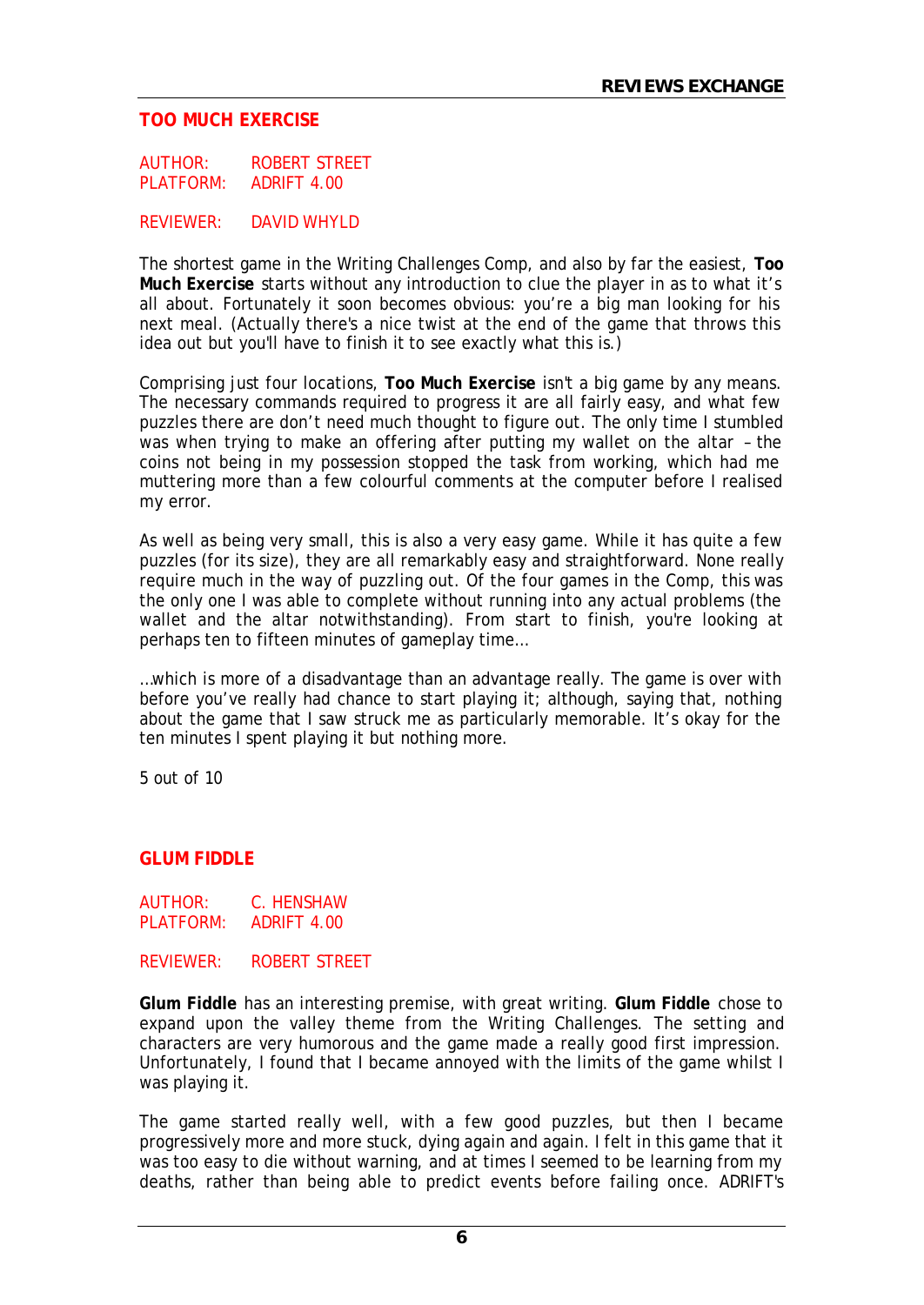standard behaviour of exiting the program made it worse. Games with frequent deaths, like this one, should not make you restart the game every time before being able to restore. The hints were not very useful and I found this a difficult game to complete.

I had a number of problems with phrasing, such as that I had to drop the plank not put it on the chasm. There seemed to be a lack of checking alternatives in the testing of this game. If you stuck to the standard path you were fine, but as soon as you stepped outside the game did not work as well. An example is when I took the plank away from the chasm in case I still needed it, and the giant ended up disappearing somewhere. Another annoyance was that there was a message about an ogre breathing heavily that repeated everywhere after a while.

I admit that I am probably being harsh on this game, but it annoys me when I keep being killed whilst I am trying to figure out what is going on. Overall this game showed great potential, but I felt it just didn't quite reach it.

SCORE - 6/10

#### REVIEWER: DAVID WHYLD

At heart, this is quite an amusing little tale about a young woman embarking on a quest to rescue her parents from a giant called Glum Fiddle, who seems to have abducted them for nothing more sinister than teaching him to read Shakespeare and play chess. Unfortunately, it's hit by some pretty serious bugs – some strange, some downright bizarre. Examine the vines and I'm asked which vines I mean: the blackberry vines or the massive wrought-iron gate? Elsewhere, I was able to pass through a locked gate by typing GO WEST when W wouldn't suffice. By far the worst error, and one no doubt caused by the GET command being overridden, came when I tried to pick up some mud and instead found myself taking a pigsty! (Actually, the pigsty never appeared in my inventory but it, along with every static item in the game, can be picked up. Ouch.) The get command override also allowed me to pick up the plank after Glum Fiddle had broken it and drop it over the chasm again.

A few other things arose which I was never really sure were bugs or not. I successfully found my parents and hid in some barrels from them from Glum Fiddle, who promptly fell into a chasm… and was never seen from again. No matter what I did after that, I couldn't seem to find him again and there also didn't appear to be any way of progressing the game. Armed with the walkthrough (one of the perks of organising the Comp), I was able to successfully finish the game, but lacking the walkthrough I'm not sure I would have managed it as a fair number of non-obvious commands were required.

All in all, there's a likeable charm to **Glum Fiddle**, but it's also marred by too many bugs (not to mention numerous typos and grammar errors) for me to recommend it.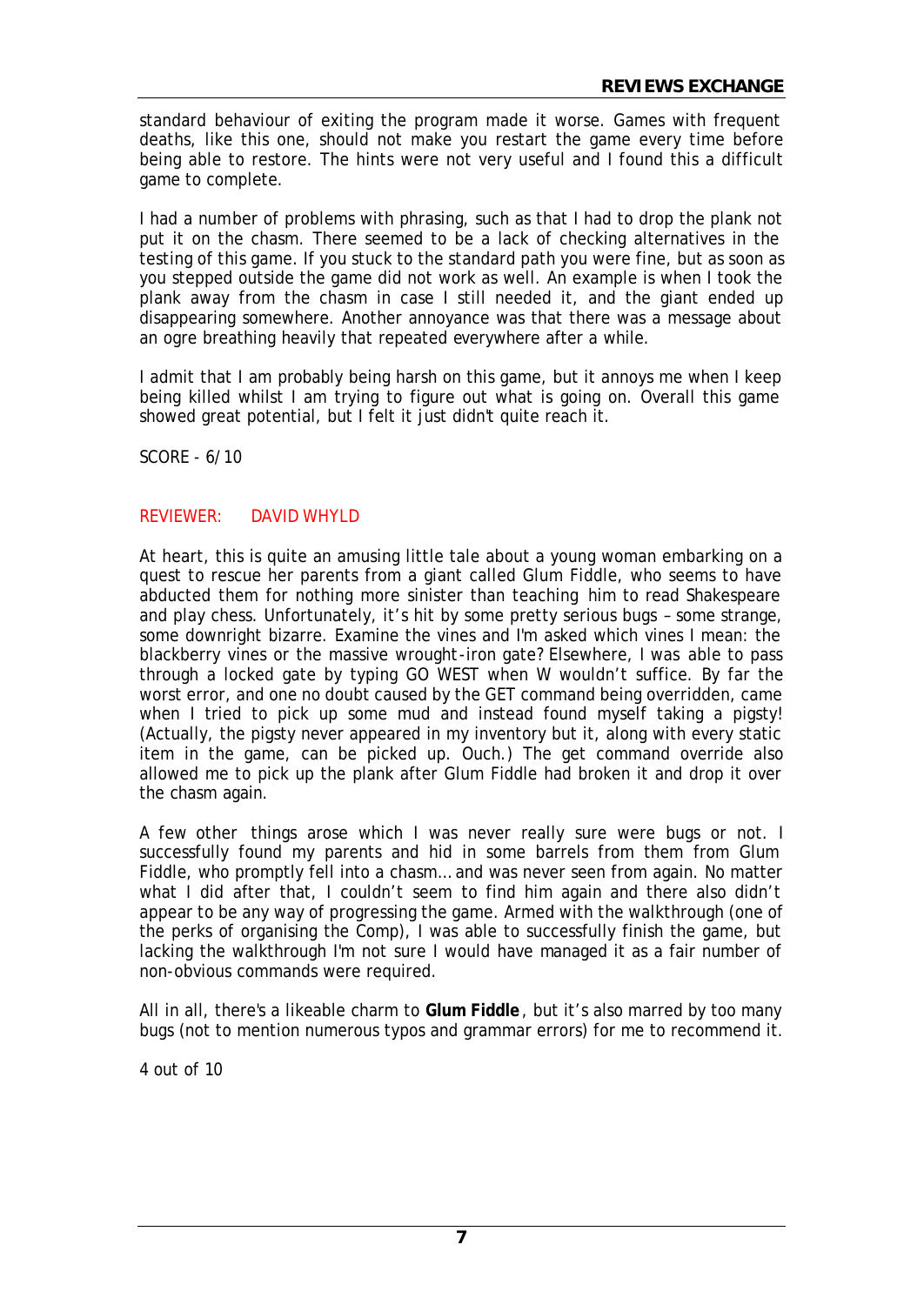#### **MAN OVERBOARD!!!**

AUTHOR: TONYB PLATFORM: ADRIFT 4.00

REVIEWER: ROBERT STREET

**Man Overboard!!!** is a fairly easy game that chooses to use the ship's helm theme from the Writing Challenges. The game does a good job of expanding the horizons of this concept, without becoming a cliché such as a pirate adventure. This game is a comedy game, with nothing being taken seriously. Unfortunately I found the humour to be a little over the top at times and it was not nearly as funny as the game wanted itself to be. It wasn't bad, just not great. Even if I didn't find every joke funny, the writing style for the game is still good.

The puzzles are not difficult, so this game should not take too long. The game uses the full ten room limit to create a convincing layout for the ship. I liked having a room specially for the plank. A bit more detail could have improved the game, with the NPCs in particular being fairly lifeless. Reasons are given for their lack of responsiveness, but they really might as well not have been there. My overall thoughts were that this is a reasonable game, which can provide a good short diversion.

SCORE - 5/10

#### REVIEWER: DAVID WHYLD

An entry to the Writing Challenges Comp I hosted (see? Even now the comp has ended, I'm still plugging it at every opportunity!). This one chose the ship's helm location for its setting.

You're Captain Jean Luc-Warm (yes, very witty) of the Royal Navy cargo ship, HMS Challenged. You've been assigned to deliver a cargo of IKEA furniture to the inhabitants of the Island of the Damned, only while you're at sea you realise that the rest of the crew are a bunch of hopeless incompetents. How do you handle this situation? Go down with the ship like the captain should? Hardly. You're going to abandon ship.

Amusing intro. Amusing game on the whole. Within the confines of a game that is restricted to a maximum of ten rooms in order to meet the comp requirements, there's a fair bit to do here, although I felt the lack of NPC interaction could have been improved upon.

There was only one bit in the game that stumped me and this involved looking under something. At every other point in the game that I tried, LOOK UNDER [ITEM] had produced the same response as EXAMINE [ITEM], leading me to suspect that the two were going to be treated the exact same way throughout the whole game. Not so. At one crucial point, I was required to LOOK UNDER an item to find a couple of things – this I discovered after checking the walkthrough to see if there was anything I was missing about the game. Perhaps strangest of all was that the item I needed to look under (a pantry) isn't the sort of item I would otherwise have even tried to look under. Isn't a pantry a small room off one side of a kitchen where food is stored? And aren't those small rooms off one side of a kitchen where food is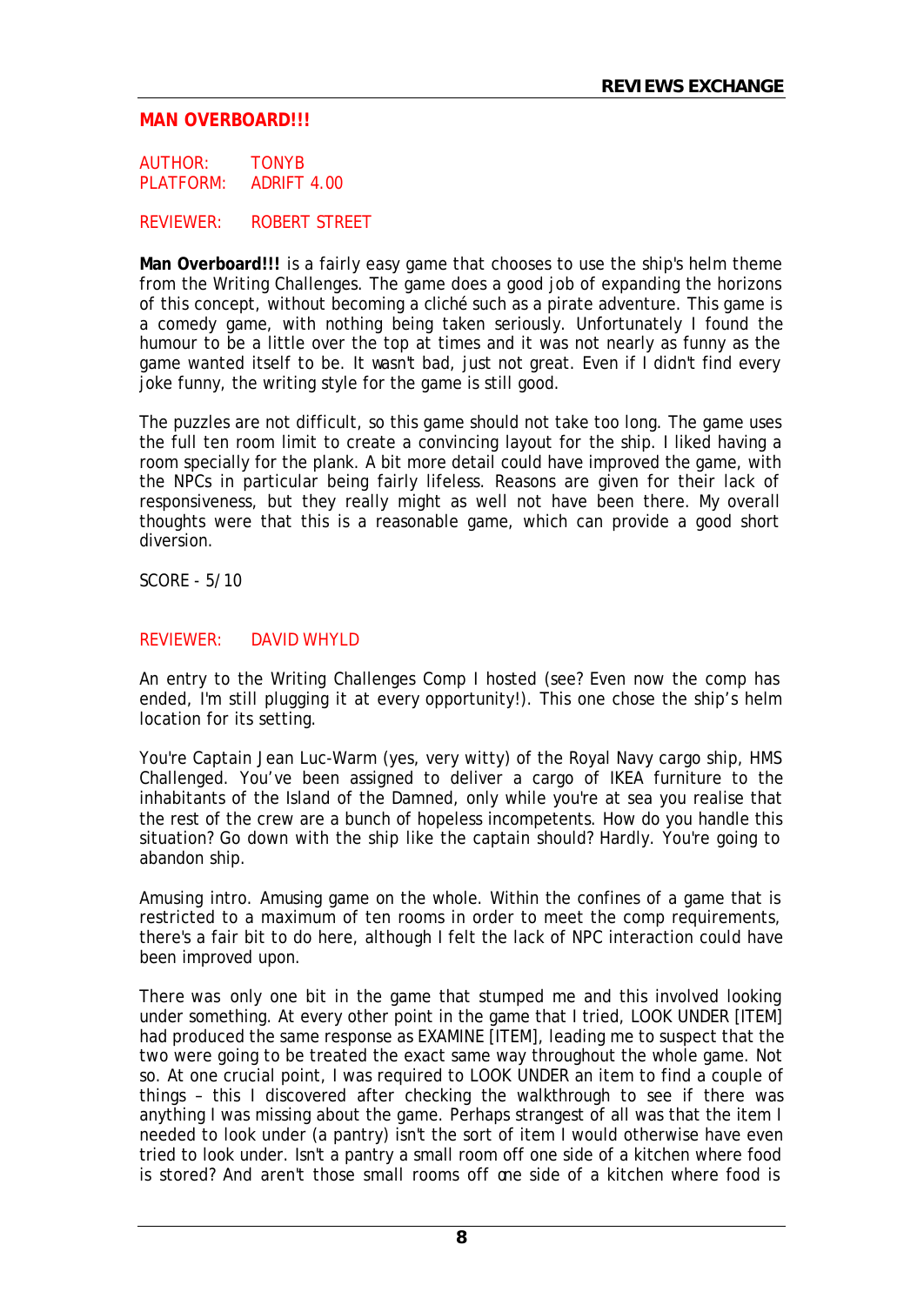stored generally situated on the floor? As such, is it even possible to look under one of them?

Other than that, any faults the game had were pretty minimal. There are a few NPCs around the ship to speak to. The conversation system used is in the TALK TO [NAME] format but whereas this works with some NPCs, it doesn't with all of them. Instead you get hit with ADRIFT's default advising you to ASK [NAME] ABOUT [SUBJECT], only when I tried this I never managed to get a meaningful response from anyone no matter what I tried. Then again, I don't think conversation is really required for this game as I managed to reach both of the endings without engaging in a single conversation.

Aside from a few rough edges (and the odd typo here and there!), this was a pretty decent game for a newcomer: amusing and nicely written. Very easy as well. None of the puzzles really require any thinking about, and assuming you don't trip yourself up with the items under the pantry, you ought to be able to get through the entire thing in about 10-15 minutes. Fortunately the pantry problem only affects one of the game's possible endings so if you can't figure it out, no need to worry. Just go for the other one.

7 out of 10

## REVIEWER: TDS

#### **General(for players)**

This entry is TonyB's first effort at an IF game and it isn't too bad. You are the captain of a cargo ship on the way to "the Island of the Damned" to deliver furniture. Unfortunately your crew are a bunch of idiots and you plan to abandon ship to start your own lingerie firm on the internet. Needless to say, it's a lighthearted adventure that doesn't take itself too seriously.

Exploring the ship I found an alarming number of common first-time technical mistakes such as every room description starting off with "You are in..." and actions in descriptions. Your crew is pathetic and there's no npc interaction within the game. You're given the common excuses as to why you can't talk to them. Since the game is a comedy it could benefit from funny conversations with the ship's highly incompetent crew members. The game could've also done better with a little more length. Some of the rooms and all of the characters were useless and could've provided for nice puzzles or at least been a little more entertaining. Although I do like the fact the game has multiple endings. It adds to the replay value and many games(especially small ones) would do well to have them. The writing needed a boost along with every other aspect of the game.

However, this **is** his first game. Be aware the game has a ridiculous amount of technical errors(which I will discuss in the technical review). If you can get over that you'll find a decent adventure you can beat in a couple minutes.

5/10

#### **Technical(for authors)**

\*This is my analysis of the game. Everything I suggest are just suggestions that I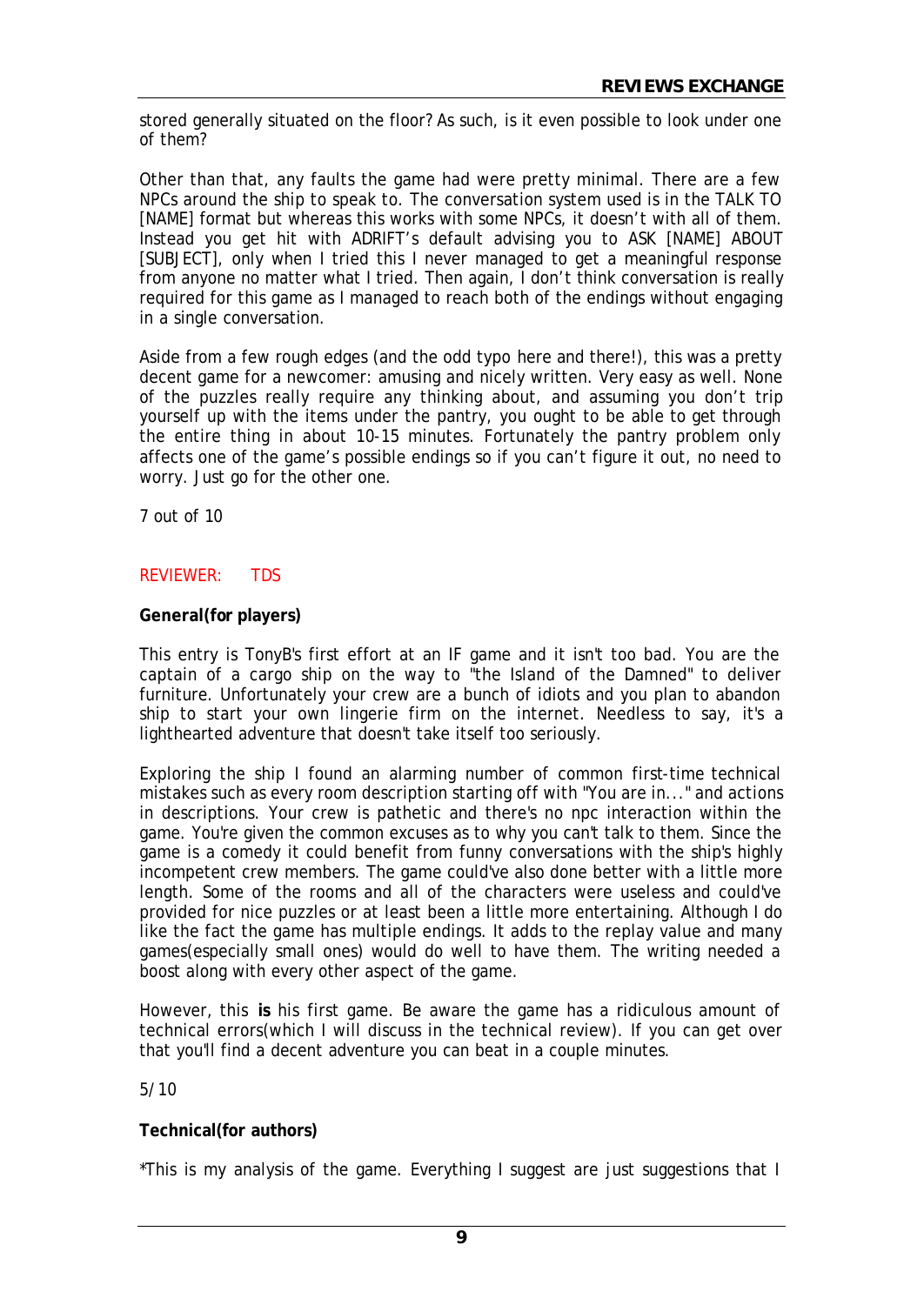think would make the game better.

Hmm...where do I start? How about the first thing that hit me upon playing.

#### Sloppy intro

The introduction to the game is rather sloppy. It gives the game title twice and the second time it is in quotes. No need for quotes and no need restating the title twice for an intro screen. There are colors which some may find to be a signal of newbdom but I personally don't mind. The intro also breaks the "fourth wall" a couple times by saying things such as "Welcome drifter" and "we start our quest". It also mentions how many rooms there are within the text. Since it's a comedy it isn't too bad but if you're going to break the fourth wall, do it elegantly.

#### "You are in..." syndrome

Every room description in the game starts off with "You are...." This is silly because we know by the room title we are in the room! Adding "You are.." at the beginning every room description shows the author is new to the whole authoring game. Try not to start any room with "You are in..." and your writing will improve, guaranteed.

#### Actions in descriptions

The unwritten rule(actually I think it is written) of IF design is that you **never** put actions in descriptions.

You notice a large mouse scuttle across the floor and vanish under the pantry.

That is in one room description and it never changes. So every time I enter the room a large mouse scuttles across the floor. That is BAD.

There is some writing on the wall in red marker pen that reads "Please" knock before entering". You decided not to bother knocking as you know the first mate is never in his room, and, as you operate a "no knocking policy" prior to snooping round people's rooms looking for stuff to steal.

Also BAD. The player is being controlled way too much. It's the player's choice to knock on the door or not. Remember, descriptions **describe** a place, person, or thing. I shouldn't examine a floorboard and end up pulling it up, you know?

#### **Descriptions**

>x floor A wooden floor...what more can I say?

You can say a lot more! Force your brain to pump out a creative way to describe it. Leaving the description bare hurts your creativity in the long run.

> x shark A shark is circling the water below you...

Details, details, details. What does the shark look like? Although I have an idea of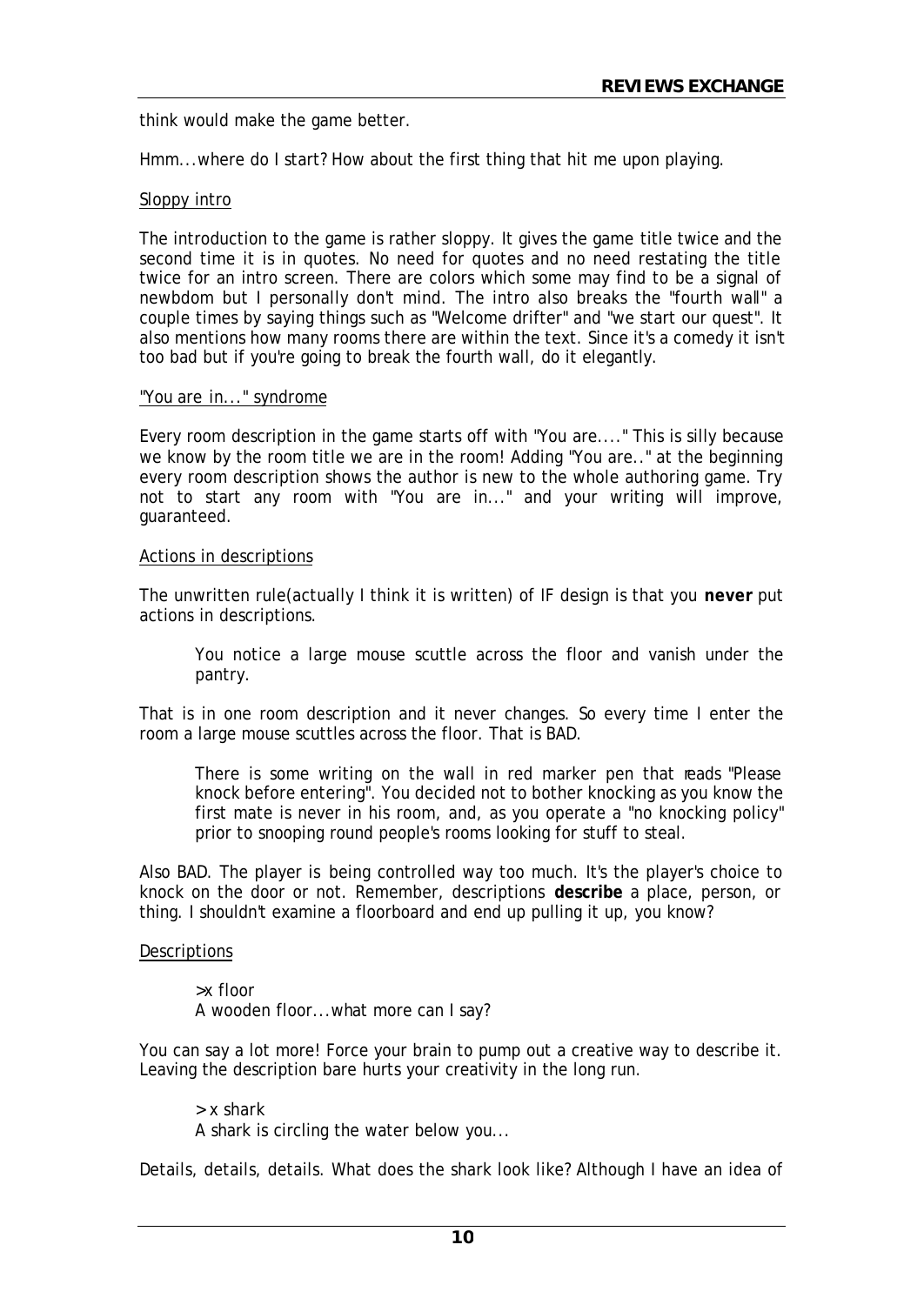what a shark looks like it's the writers job to paint an image for me.

#### Misc.

You can move North, East, South, West, up or down.

I don't know if this is how old school text adventures did it or just the mark of a first time author. But there is no reason those directions should be capitalized. It doesn't help me notice it in the text and sticks out like a sore thumb. One shouldn't just flat out say "You can move north, east, south, west, up, or down" either. Mix the exits in the room descriptions. It looks much better and the player knows where he or she is going.

#### **QuickNotes**

- Easy on the exclamation marks.
- Don't capitalize so much.
- When using ellipses (using multiple periods like this...) use three if you use in the middle of a sentence, four at the end of a sentence. "Press any key" doesn't count.
- Don't say the player is wearing something in the room description unless it changes or player can't take it off.
- NPCs need **life**. Give them a soul for god's sake!

Lots of potential on author's part. Next game should be better.

Technical Rating - 1/10 Overall Rating(not average) - 2/10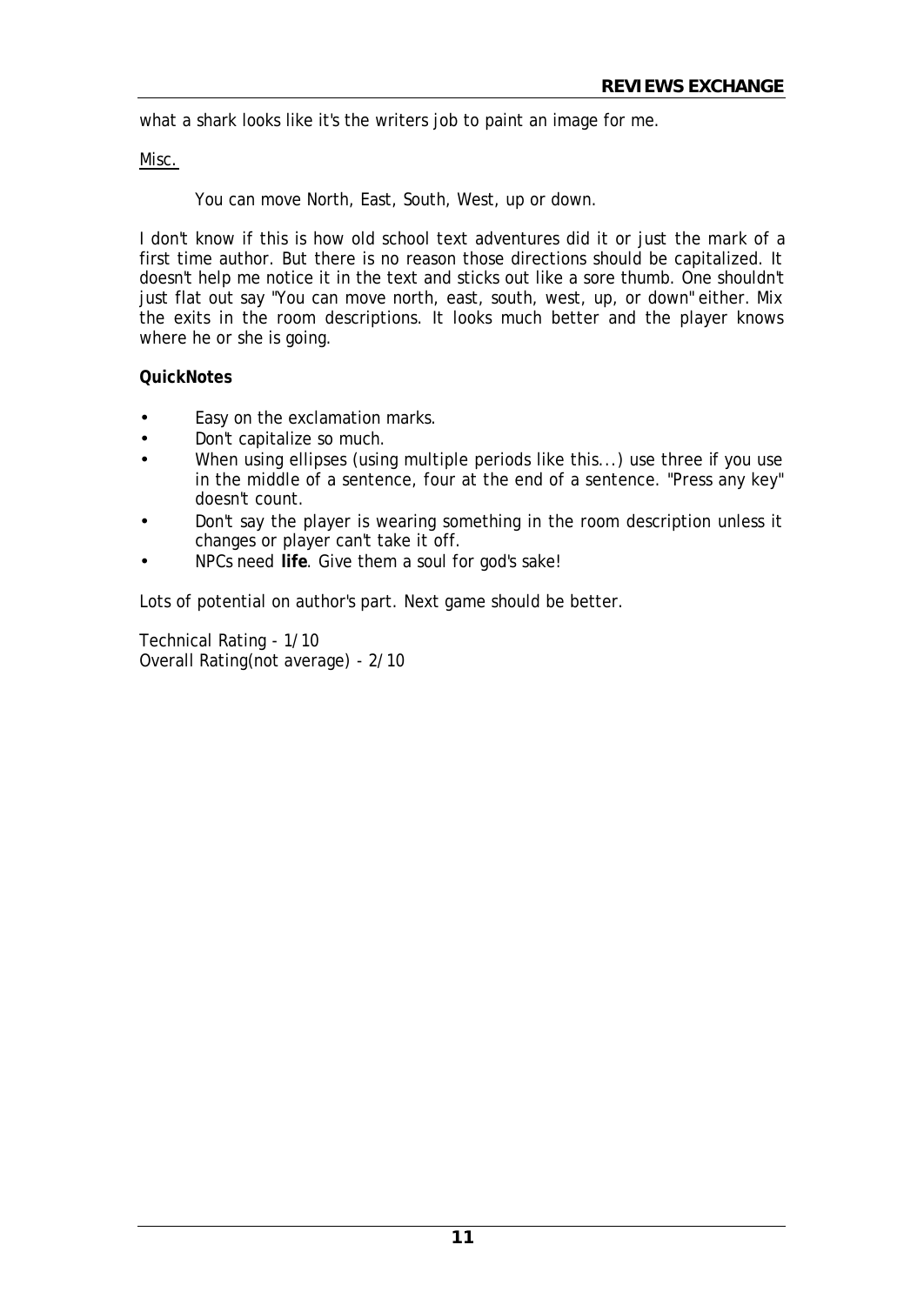# **OTHER RECENT ADRIFT GAMES**

# **THE MAKESHIFT MAGICIAN**

AUTHOR: C. HENSHAW PLATFORM: ADRIFT 4.00

REVIEWER: DAVID WHYLD

Another one room game and quite a bit better than the previous one I played by the same author (Lab Rats) but still with more than a few rough edges.

You're a magician, as the title might imply, and you're entertaining kids at a party. Nice idea, and some interesting tricks you can perform (albeit none of them really qualify as 'magic', they're more the sort of things TV magicians tend to perform instead of genuine magic), but in the confines of a single room there's only so much that can be done. It might be worth fleshing this idea out a bit, including a few genuine magic tricks with spell components and the like, but then as the same idea has been used before in an ADRIFT game (The Magic Show), maybe it's best left as a single room game after all to avoid further comparisons.

Quite a few of the magic tricks involve nothing more complicated than simply picking up an item. You don't even have to figure out how to use it, as once the item is in your possession the game will take over and perform the trick for you. Like… magic! Unfortunately, it's not all this straightforward as several of the tricks require some serious thought to figure out what needs to be done, and a few others, alas, are hit pretty bad by guess the verb. Lab Rats had guess the verb problems that had me climbing the walls in frustration at one point. There's nothing as heinous as that here thankfully, although several minutes spent trying to figure out the correct thing to type in relation to the balloons (and wrestling with more ambiguity errors than you can shake a stick at) was almost as bad. Surely the author must have been aware of such problems?

A few obvious responses - like bursting the balloons or waving the wand - didn't seem to be covered, and sometimes produced rather strange error messages along the lines of I HAVEN'T LEARNED HOW TO DO THAT. Not the best error message in the world when faced with something simple like bursting a balloon or waving a wand.

Of the nine separate magic tricks that need to be completed in order to finish the game, I got all but two on my own (both relating to the balloons) so overall this was a fairly easy game. Amusing as well for as long as it lasted - probably ten or fifteen minutes - although there were more than a few typos in the text that really should have been caught by a careful proofread.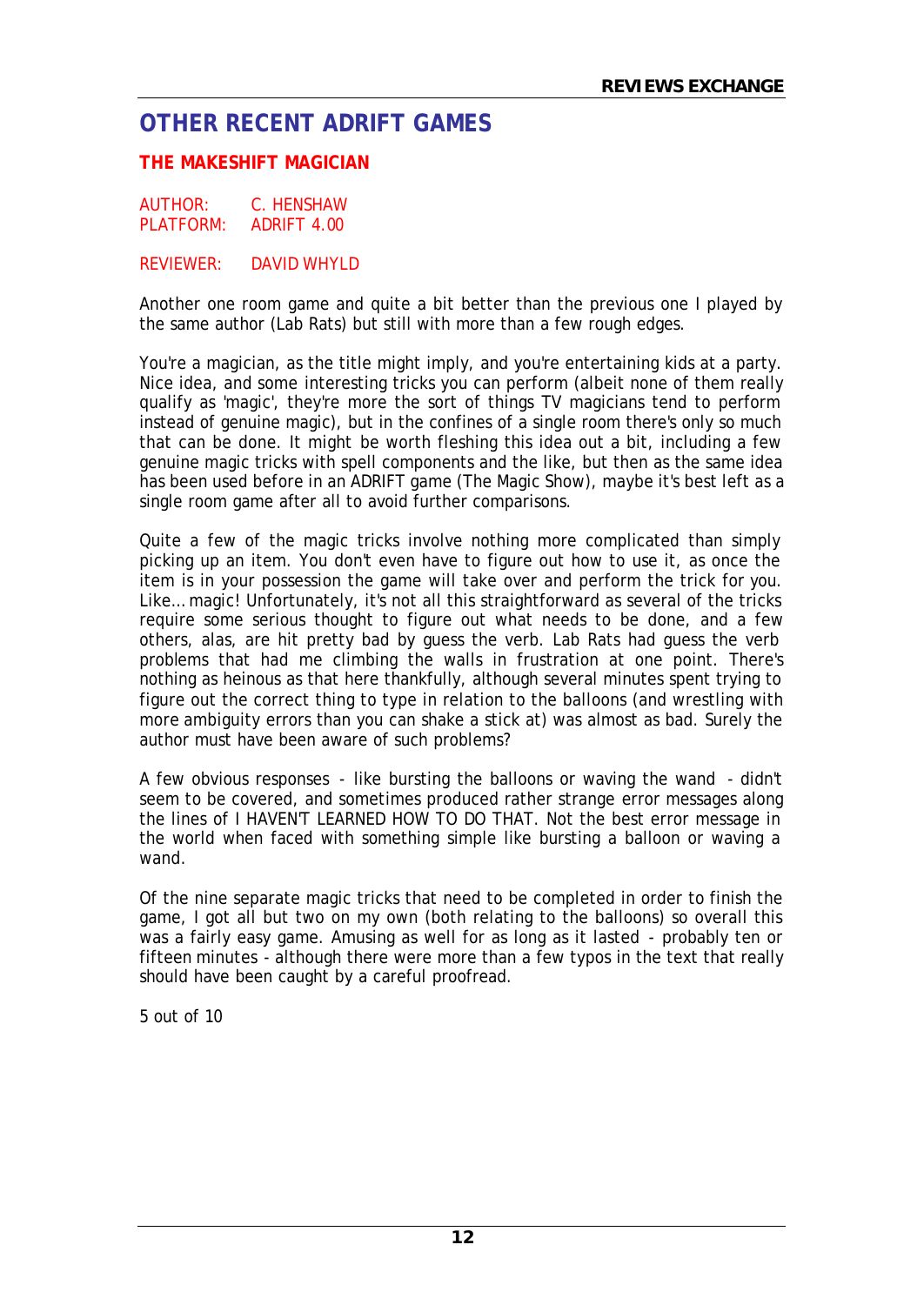#### **PROVENANCE**

AUTHOR: COREY W. ARNETT PLATFORM: ADRIFT 4.00

#### REVIEWER: TDS

Even though you know better, some unseen force draws you up the long path towards the house for a closer look. No good can come of this, you are certain, but the attraction is simply too strong. You must investigate. You are beginning to develop an uneasy sense that all is not right here, but that it is somehow up to you to find out. Church bells in the distance sound out four o'clock in the afternoon. It will be dark soon. And with the night comes things that go bump.

I always laugh at that last sentence. The whole paragraph is incredibly overwritten. So much for good first impressions.

Before the game even starts you are hit with even more ridiculous lines such as:

The sun has breached the horizon and its fervent intensity warms the land, pulling the moisture from the ground in a sinuous miasma that rises up into the atmosphere like languid serpents.

Yes, the game is quite literary. A bit too literary for my tastes. When the game finally does begin you are creeping around a house for no reason. In my case I was stuck wandering around for quite some time before I realized I'd missed a very important item. I had missed an item list that told me what I'd be collecting. That's what the game is about. Collecting items on a list. You have to be kidding me.

Wading through room after room of stale (yet full) descriptions doesn't interest me. Very little action progressed the story at all. In fact there's a huge gap from the beginning to end where story advancement is concerned. You don't learn much more about it except from these two points. This would be fine but there are no good puzzles to hold the story up. Most of the puzzles have been thrown in for the sole purpose of keeping the player busy. Actually **all** of the puzzles have been created for that reason. The flowery writing is the weak glue that keeps the game from falling apart to reveal what it really is. A tedious, story-thin treasure hunt.

To beat the game you must collect items off a list and travel to the center of a maze to win. If that sounds fun to you then this game will keep you busy for ages.

If I judged games on how good they look instead of how well they play this game would get a 9/10. But because presentation isn't everything I give it a...

 $3/10$ .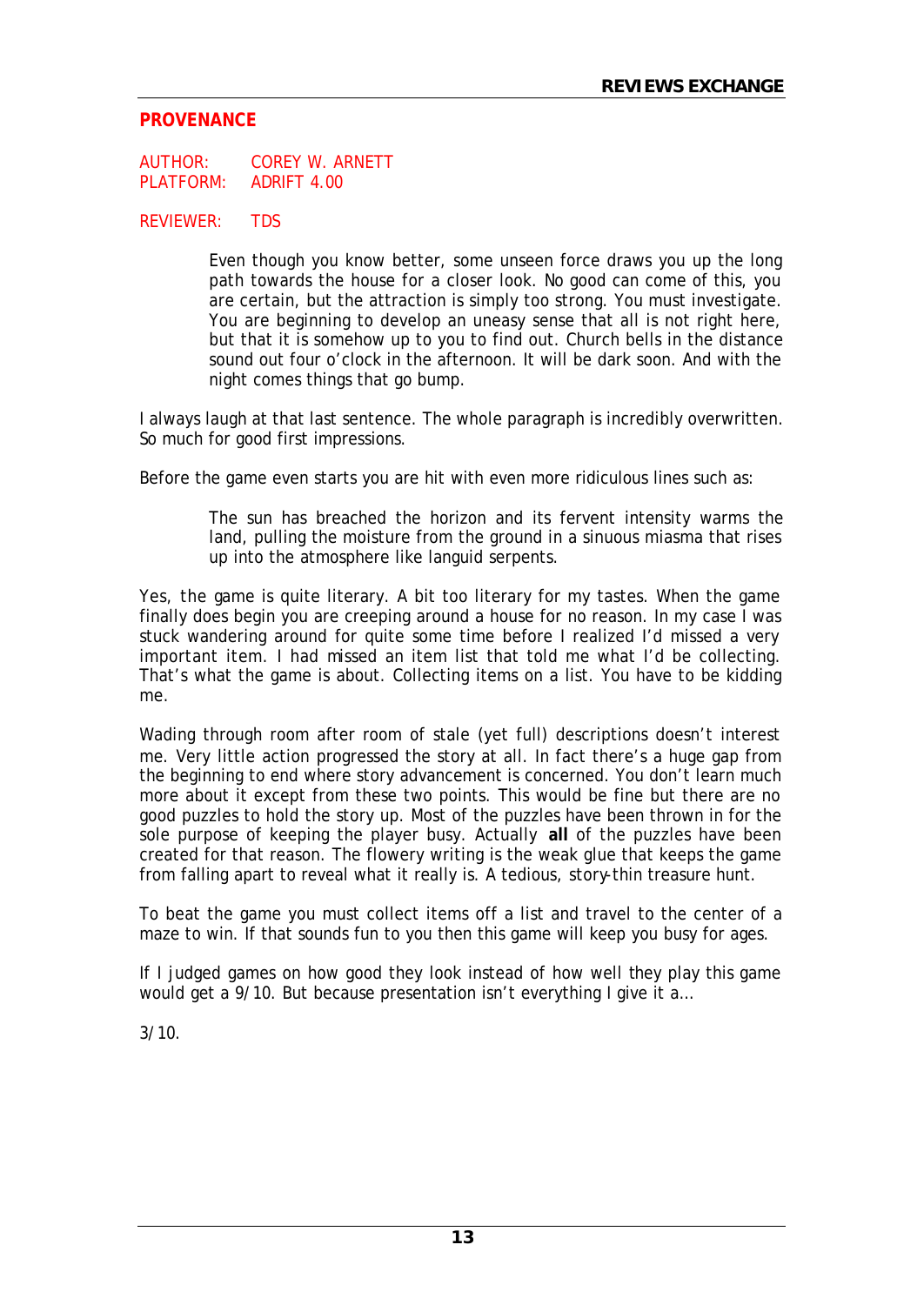# **OLDER ADRIFT GAMES**

#### **AKARI'S STORY**

AUTHOR: TALEWEAVER PLATFORM: ADRIFT 3.90

REVIEWER: SARA BROOKSIDE

In this game, you play a Japanese teenager on a typical weekend day (in other words, no school!) I would place this piece of IF in the "slice-of-life" genre and the game does do a relatively good job of faithfully simulating Akari's daily life. Unfortunately, that simulation can sometimes be a little bit pedantic in the sense that it provides little in the way of "escape value." I wasn't particularly caught up in the story or involved in the action, despite the fact that the world-modeling implementation was adequate. Along those same lines, Akari's day lacked a sense of urgency or any clear goals. Accordingly, there wasn't very much to command action or to require much of the PC.

The walkthrough reveals that the game ends after a certain number of turns… at the end of the day, so to speak. So, there is no real way to "win" the game, although there is a scoring system that awards points for certain actions. The walkthrough also revealed that I tried many of the actions that the author had in mind, while there were others that I missed completely and would have never thought of had I not read the walkthrough.

One of the most interesting aspects of this piece is that it DOES provide insight into another culture (unless, of course, you happen to be a Japanese teenager yourself!) Japanese customs and terminology and even dietary preferences are woven into the game, which is quite intriguing! The game also reveals a bit about what is important to modern Japanese youngsters… also neat to know. On the downside, this may have the effect of making the player feel more like a spectator than a participant. It is as if one is observing Akari's life, rather than participating in it or living it, which makes the pace of the work feel rather slow at times.

The writing is rather sparse, in the sense that room descriptions are relatively brief and many nouns are non-examinable. Still, I didn't note any particularly jarring errors in grammar or spelling, which certainly helped make for a pleasant reading experience in that regard. In short, however, I felt much as if I was reading an essay by a Japanese teenager about her life, rather than playing a game.

There are puzzles in the game and they are reasonably well-crafted, although certainly not complicated. I wish there had been more of a sense of payoff to successfully solving the puzzles, however. Because the problems posed were essentially of the routine, day-to-day variety, and there was very little urgency, it didn't seem to matter much whether I solved the puzzles or not. The only real impact for doing so was the point value added to my score for performing certain actions.

The characters in the game were largely undeveloped, except for the PC. All of the NPCs felt rather static and cardboard to me, almost as if they were objects rather than characters. Conversation is minimal, except if you happen to guess the few things that the author has allowed you to "ask [character] about," but this is not an uncommon problem by any means.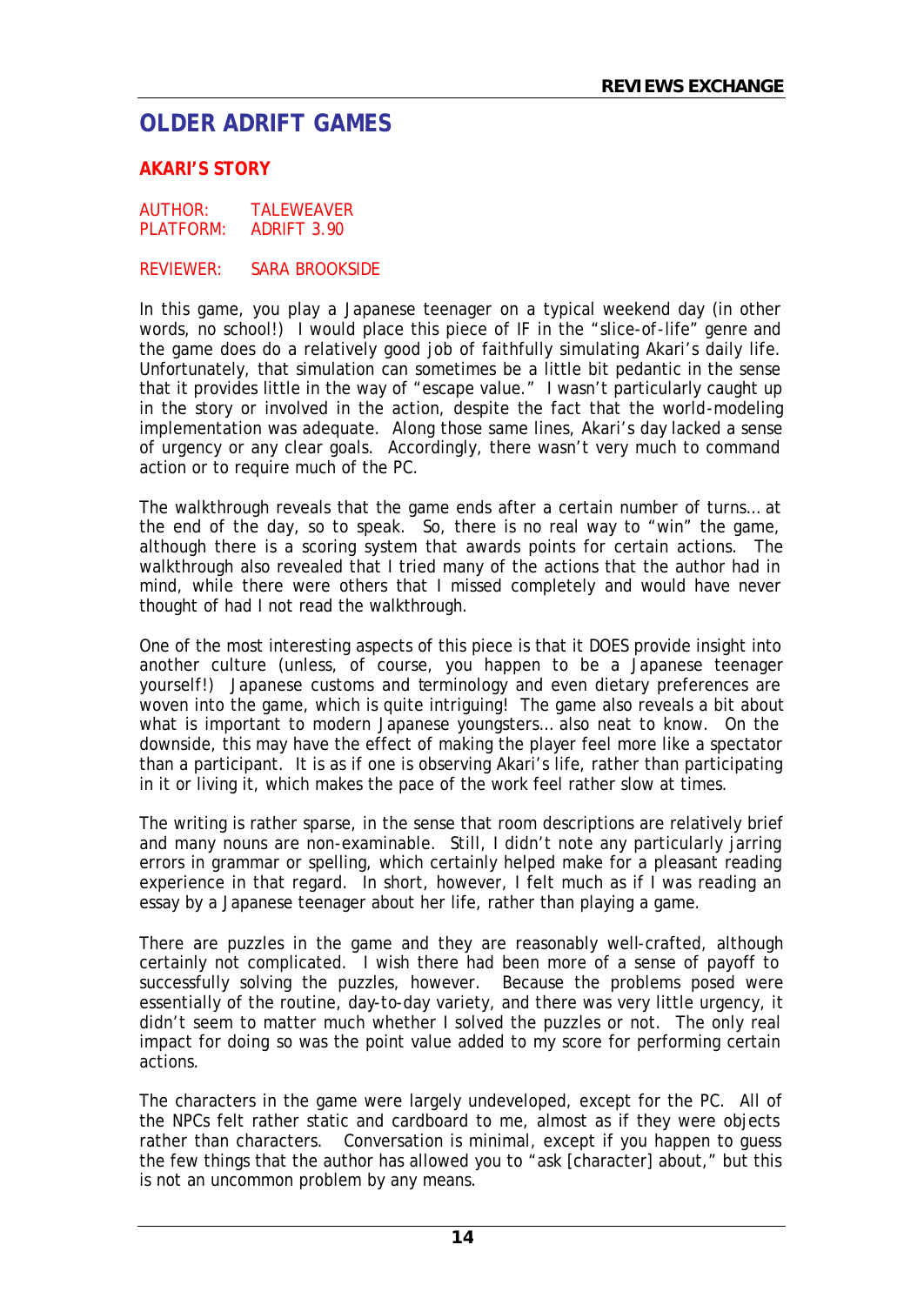As for plot and story, both were a little thin. Without a compelling goal to spur action, the experience was much more like an exploration than an interactive narrative. Game play progressed smoothly, though, with little evidence of "bugginess." There was an occurrence or two of "guess the verb," but I found those issues to be relatively easily solved and certainly not game-stoppers. A reading of the walkthrough definitely revealed several cases of "read the author's mind" and in each case, I had failed to do so.

In conclusion, this game could be much improved by augmenting descriptions to add atmosphere and capture the attention of the player, as well as implementing more variety and innovation in the tasks of the PC to make for a more compelling story line.

Overall rating: \*\* out of \*\*\*\*\* for faithful simulation, fair puzzles, and cross-cultural value.

# **FIRST DAY**

AUTHOR: MYSTERY PLATFORM: ADRIFT 3.90

REVIEWER: DAVID WHYLD

Background: you're a schoolboy who has to get ready for school.

Hardly the most enthralling of introductions unfortunately. The game's READ ME task makes a big point of emphasising the fact that this game is for kids. IT IS FOR KIDS! it shouts at one point and that point should be kept in mind if people decide to rate it. Hmmm… Sounds to me like someone who has written a bad game and is trying to ward off any negative comments it may receive.

But on with the game itself. What's it like? Not too bad for the most part. A few typos here and there yet nothing too hideous. The only problem that presents itself is, wait for it, the dreaded guess the verb. And this game has guess the verb galore. Some of the guess the verb issues are just downright strange – WEAR UNIFORM doesn't work yet produces a message advising me to try something else. (Being advised what I needed to try would have been helpful.) However, PUT CLOTHES ON works fine. Now, even accepting that this game is aimed directly at kids, how many of them are likely to type PUT CLOTHES ON instead of WEAR CLOTHES? (I discovered this not by trial and error but by opening up the game in the Generator to see what I was missing.) Another location features a bowl and a box of Frooties but whereas Frooties can be referred to in some instances, POUR CEREAL IN BOWL is required to actually get anything done.

Directions in the game appear only after certain tasks have been completed, never a favourite idea of mine. So your bedroom to begin with has just one exit, north to the bathroom, yet once you're wearing your uniform another exit opens up to the east. Likewise, you can't leave your house until you've eaten your breakfast (perhaps the breakfast cereal contains certain ingredients that make the invisible front door somehow visible). And you can't do anything outside your house… well, at all. The game seems to reach an ending outside of your house with no further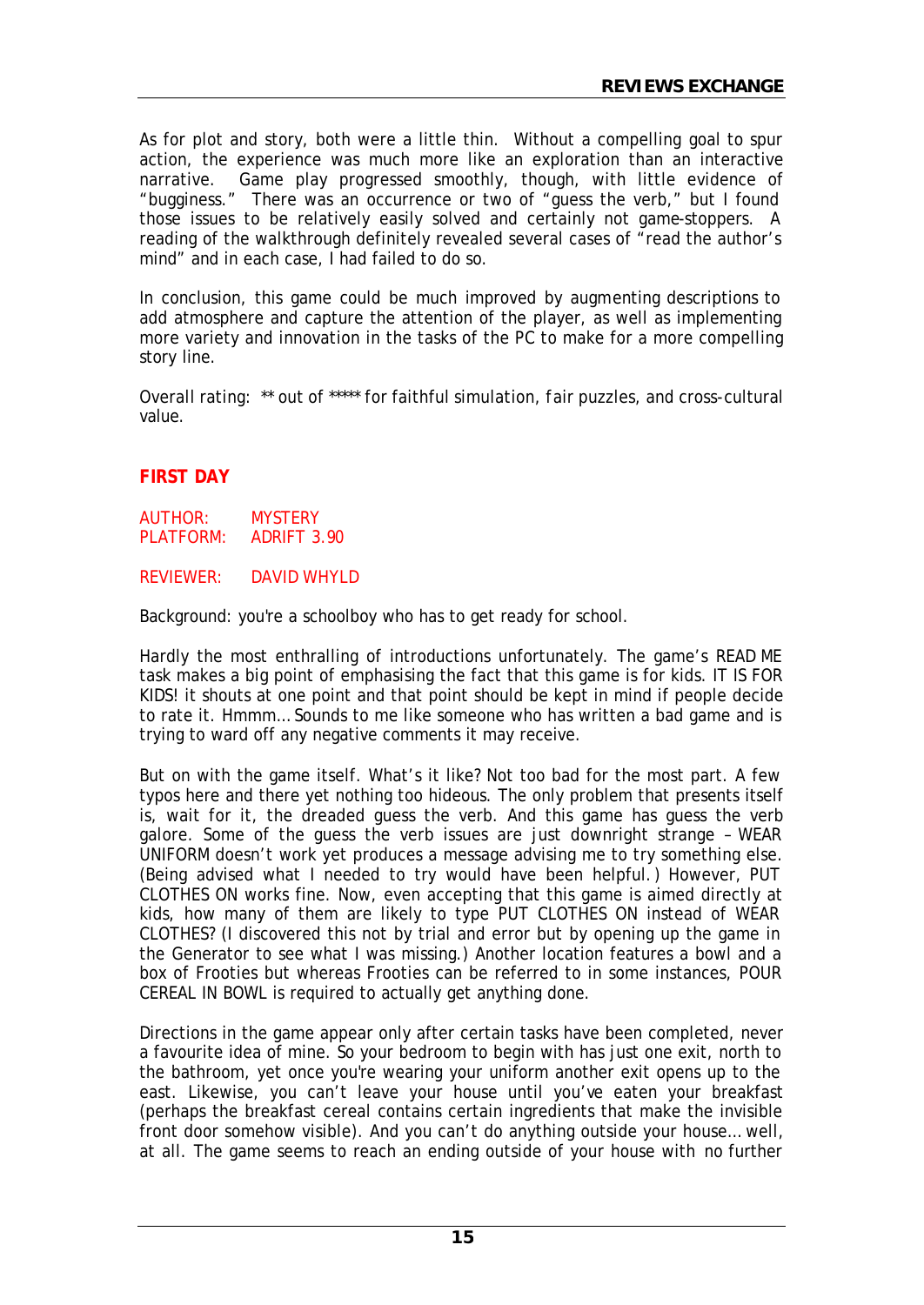tasks to complete, no items to examine and nothing to do at all as far as I could tell.

Overall, **First Day** isn't a horrible game but it has the impression of one barely even finished. Outside the house there are no examinable items or even any tasks that need performing – is that the end of the game? But if so, shouldn't there at least be some kind of THIS IS THE END OF THE GAME message displayed on screen?

3 out of 10

## **FIRST TO ARISE: ALONE WITH A PUG**

AUTHOR: DARKLING PLATFORM: ADRIFT 4.00

REVIEWER: DAVID WHYLD

Background: you're a half-elf called Alex Thassylian, the daughter of (wait for it!) Sysallandrianthasa Thassylian. Today your friends, Greg and Selana, have embarked on a journey but seem to have left without first waking you.

A decidedly strange title for the game, but **The First To Arise: Alone With A Pug** isn't at all bad. It's nicely written, has a few difficult (but easily solvable puzzles) and was quite enjoyable to play for as far as I managed to get before becoming well and truly stuck (not all the puzzles are easily solvable unfortunately).

The pug of the game's title is some kind of intelligent dog called Flash who the player can question about a few subjects in the **ask [name] about [subject]** style. Normally I'm not a big fan of this but here it works pretty well as I was able to question Flash about a fair number of subjects and get decent responses to most of my attempts. That he kept running away in the midst of conversations and I was forced to pursue him round the house just to get answers was annoying though.

Some of the puzzles are awkward. Questioning Flash reveals the location of a key, yet examining that location fails to reveal said key. After first muttering a while over what looked like an error in the game, then a bit of wrestling with guess the verb, the key is discovered but, while it will unlock a door elsewhere in the game, it can't open it due to the wood having warped. Getting through the door seems to be the main aim of the game but it got the better of me in the end as no matter what I did, I couldn't seem to find a way of getting it open. (I felt the game was pretty decent overall so I won't go on at length the fact that there are several unbarred windows in the house that the player could, in real life, have climbed through to get outside if he was determined.)

Of all the older ADRIFT games I played recently, this one stood out as the best of the bunch. While not an exceptional game (I didn't reach the later stages so if it became exceptional then, I unfortunately missed out on that), it was head and shoulders above the others. Just don't be put off by the overly strange title!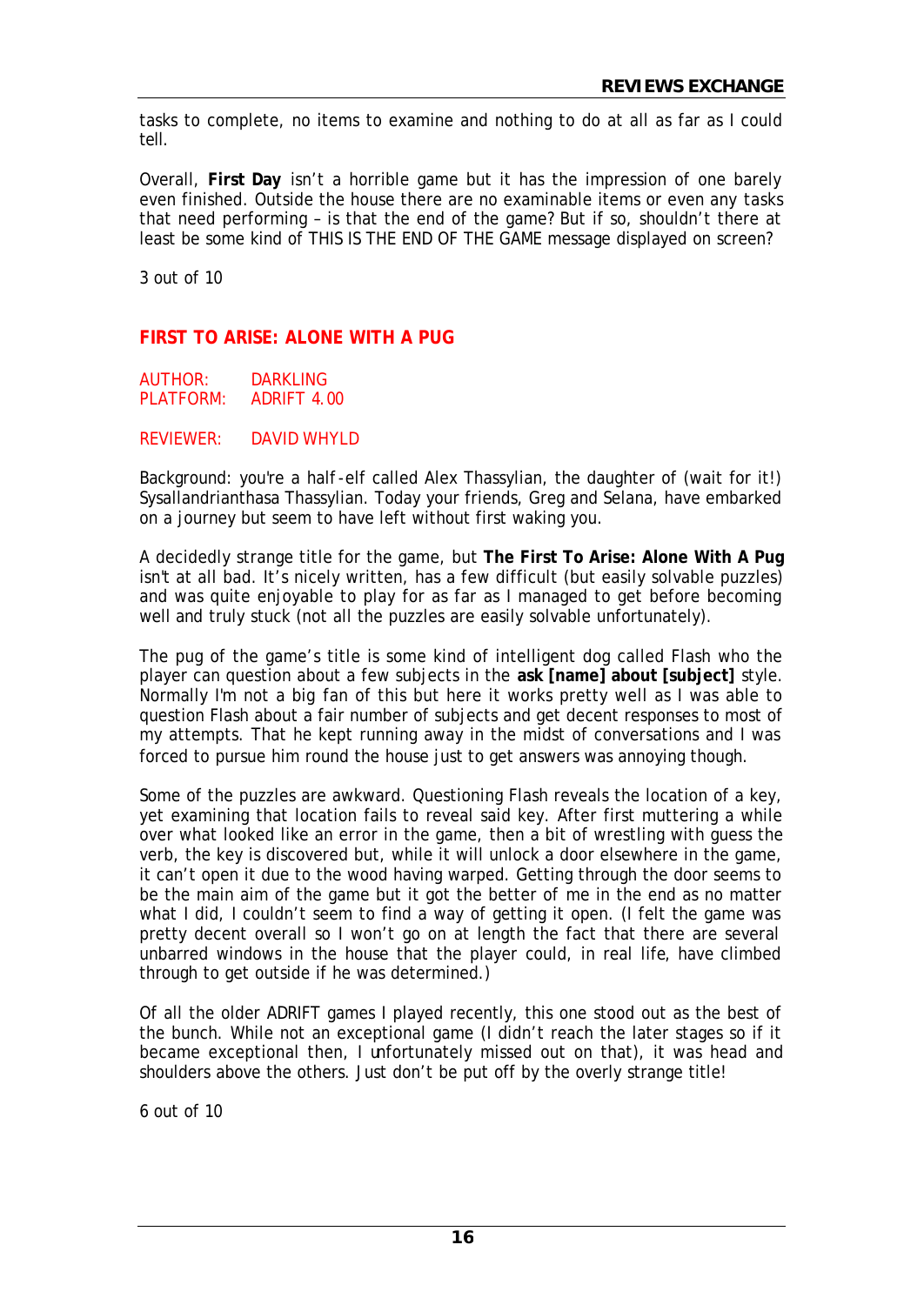# **THE FOX**

AUTHOR: FLAME ACHRON PLATFORM: ADRIFT 3.90

REVIEWER: DAVID WHYLD

Background: (from the intro) You are [name], in a quest to save Florand, from the Distant Fox of D'narolf, in the paralell land.

Hardly the kind of introduction that makes you sit up and take notice, is it? Then again, the quality (or otherwise) of the introduction is pretty much par for the course for the rest of the game so it's at least a good indicator of what is to come.

**The Fox** isn't a game many people are likely to enjoy. It features minimal room descriptions – most being little more than a line in length with no attempt made to add any depth – NPCs who can't be interacted with aside from buying items from them, bad spelling, worse grammar… and, if that wasn't bad enough, you find right at the end that you can't complete the game if you picked the wrong class at the start!

Other annoyances pop up in the form of a troll that disappears partway through a combat and isn't seen from again after that. (Is this ADRIFT's combat system moving the troll after it dies and not telling the player about it, or just a weirdness on the part of the game itself?) Overall, you'll probably be through the entire game in a matter of minutes as there are no puzzles to solve here and the bulk of the commands that need to be entered are directional ones. Move from point A to point B, kill a troll, enter point C (assuming you're a Sorcerer… if not, bad luck. You can't finish the game) and you're there. Certainly the easiest game I've played for a long time, but if I was asked what the point of it was I'd be hard pressed to tell you.

Oh, and it also features a truly jaw dropping description for an item called the warrior sword: THIS IS A SWORD FOR WARRIORS. Classic.

3 out of 10

#### **JASON EVANS 1**

AUTHOR: SOCKETS PLATFORM: ADRIFT 3.90

#### REVIEWER: DAVID WHYLD

Background: your father sends you out with the trash, then along to the local serial killer's house to fetch some milk. Before long, you're being chased by some guy with a chainsaw.

I remember playing all four versions of **Jason Evans 4** – the first almost okay although still flawed, the second bad, the third dire, and the less said about the fourth the better (but it almost gave **Death Agency** a run for its money as Worst ADRIFT Game Of All Time). But I'd never played any of the first three games. Partly this was because of what everyone said about them (that they were unbelievably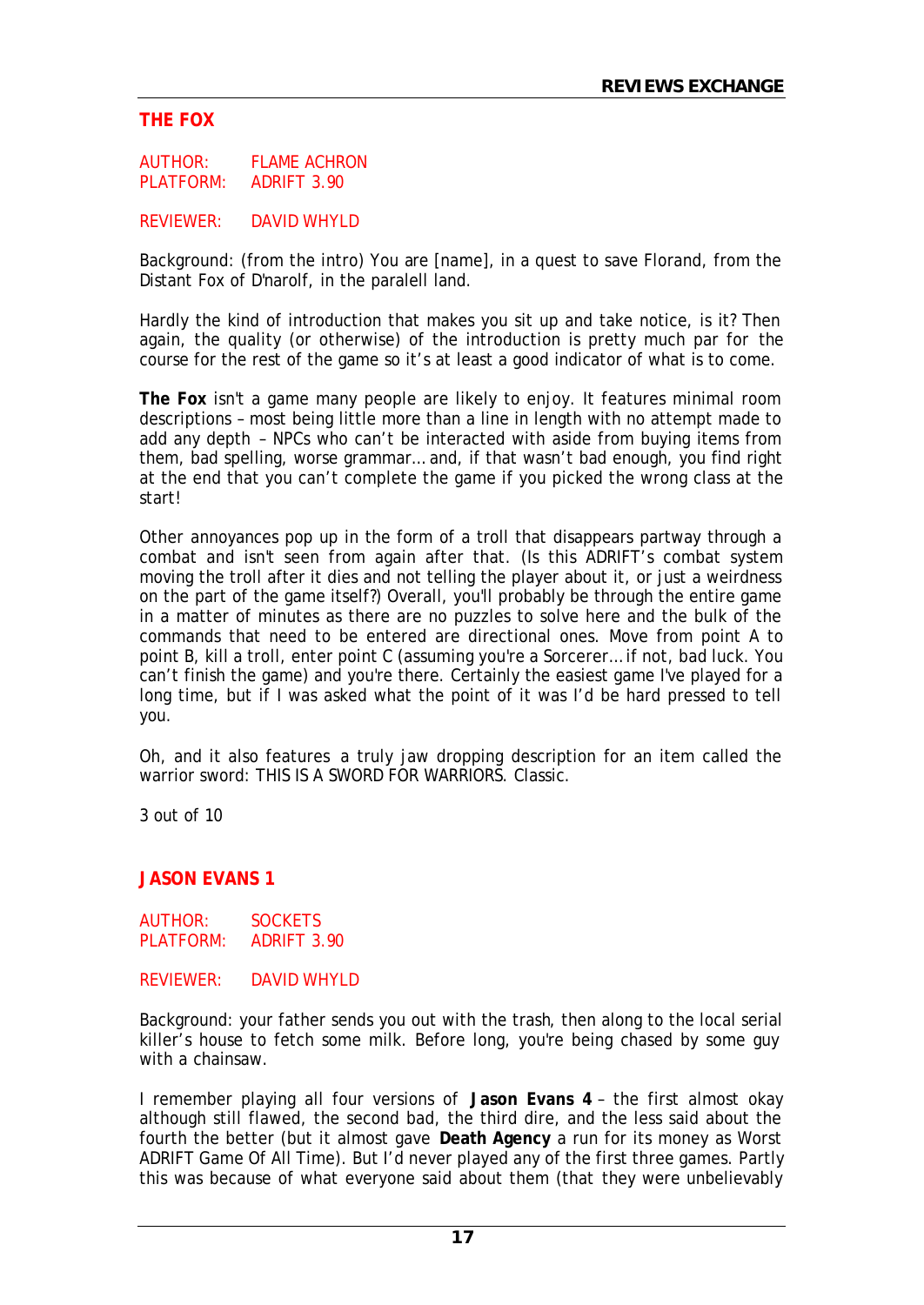awful) and partly because of the way the writer used to make a point of referring to himself as "The Master Horror Game Writer" on the ADRIFT forum and was forever talking about his latest "masterpiece". Hmmm…

But curiosity got the better of me, so, with the lack of current ADRIFT games around, I decided I'd try the first game and see if it was as bad as everyone said.

And was it? No.

Actually, it was a lot worse…

The writing is, and let's not beat about the bush here, terrible. Truly terrible. Probably the worst writing I've ever come across. There are spelling mistakes galore and some appalling grammar. If all that wasn't bad enough, the game is written from first person perspective yet the default responses are second person. In a good game, this would be annoying. In a bad game, it's just another nail in the coffin.

Aside from that, we have some serious lapses in anything approaching logic. The player is sent to get some milk from his neighbour, Jason Evans, despite the man's reputation. On top of that, when he arrives at Jason's house, lets himself in and finds a crazy man thumping on the window, does he run like heck to get out there as soon as possible? Nope. He hunts around for some milk first. Sheesh…

Play the game with the Generator open at all times. You'll need it. I'm probably not spoiling the game (it's already too spoilt as it is) by saying that the milk you need is on top of the fridge, but you'll never discover this if you play by the rules. Examining the fridge reveals nothing. You can't open it. Only by checking the Generator and discovering the bizarrely worded task USE CHAIR ON FRIDGE did I manage to locate and take the milk.

There are too many errors in the game to make it even vaguely playable. After taking the milk, a man bursts through the window into the kitchen, yet when trying to examine him you're told he isn't there. In another location, you need to escape from the man by breaking a statue, yet never is there any indication as to why this should make a difference. Elsewhere I found myself at a dead end, but when I tried knocking on a door I'm told there's actually another road leading off to the west.

That was about all I could take. The terrible reputation that the Jason Evans' games have achieved over the years seems well founded. This is one truly awful game.

1 out of 10

#### **THE QUEST FOR MORE HAIR**

AUTHOR: MATT (DARK BARON) PLATFORM: ADRIFT 3.90

REVIEWER: DAVID WHYLD

Background: you're an adventurer called Liqid who is bald and has decided to go on a quest for more hair.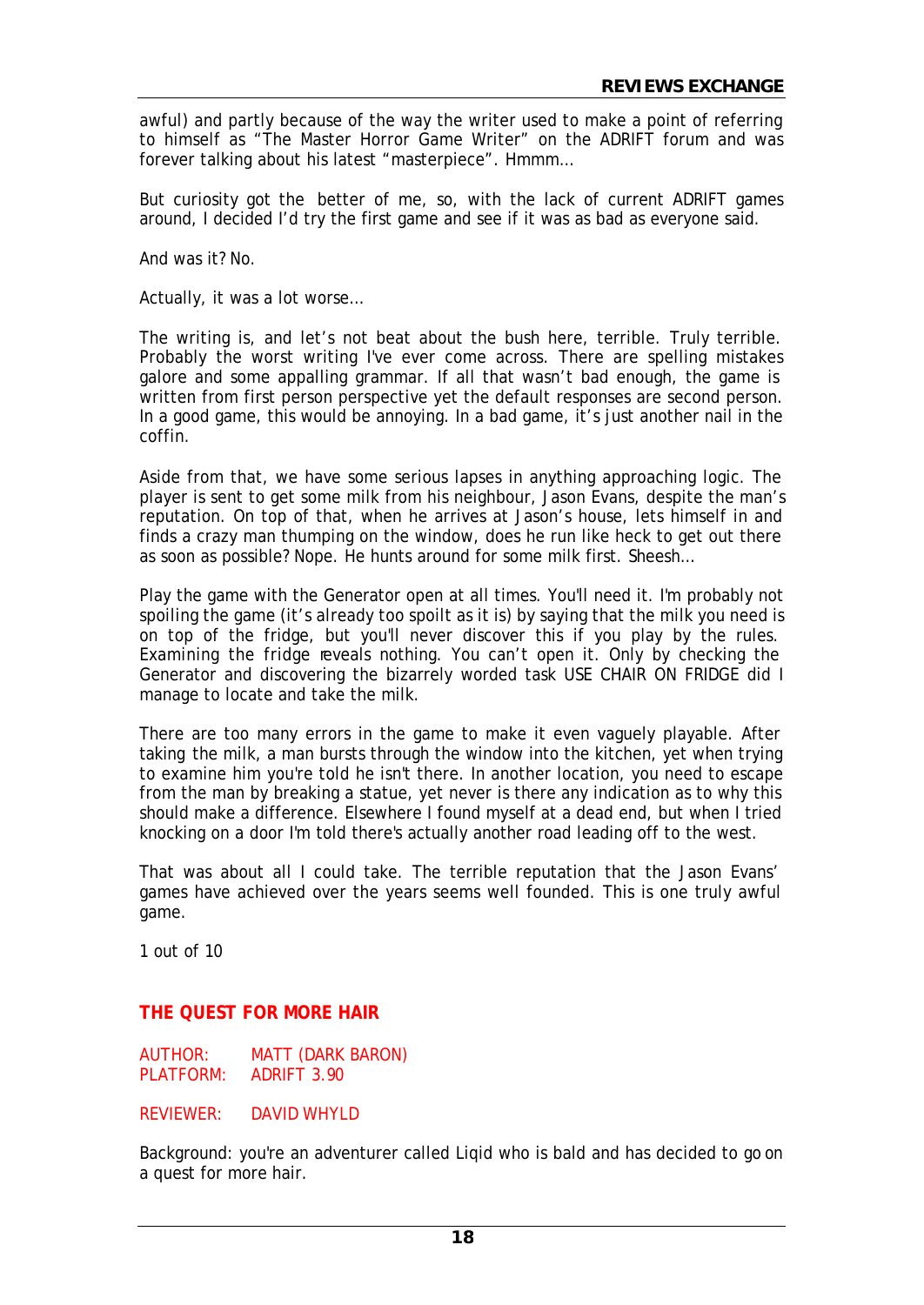What the…?

Yep. You read that right. An adventurer called Liqid. Who is bald. Who is going on a quest for more hair. No wonder I don't remember much about the game from when it first came out. I probably took one look at the introduction (littered with spelling mistakes as it happens) and quit it five seconds later. The fact that it was credited to someone with the bizarre name of Matt (Dark Baron) didn't help matters much either.

There are so many things wrong with the game that making any kind of progress is a constant guess the verb battle. Or, more appropriately, 'guess what the heck the writer was thinking'. Want an example? Well… one room has a rusty bell in it that needs to be rung. But does RING BELL work? Nope. RING RUSTY BELL? Nope. Seems you need to put RING \*THE\* BELL in order to get the game to understand what you want. Grrrr.

The game also makes use of ADRIFT's built in combat system which is every bit as bad here as it is in every other game I've played that has used it. Most of the time, it's simply a case of typing KILL DRUNK WITH SWORD until either you or the drunk fall down dead and seeing such wonderful messages as this

YOU HIT DRUNK WITH THE SWORD. DRUNK HITS YOU.

YOU HIT DRUNK WITH THE SWORD. DRUNK HITS YOU.

YOU HIT DRUNK WITH THE SWORD. DRUNK HITS YOU.

YOU HIT DRUNK WITH THE SWORD. DRUNK HITS YOU.

displayed on the screen. Anyone who thinks that combat systems have no place in a text adventure would certainly be speaking from a stronger footing if they played this game.

What else is there to say about the game? There are numerous spelling mistakes – a few in almost every sentence – as well as more grammatical errors than you'd see if you attended the Grammatical Errors Convention; there are descriptions for very few of the items mentioned in room descriptions (and the ones that have descriptions are seriously lacking (the key carries the wonderful description IT IS A SMALL BRONZE KEY)); item names begin with capital letters (Sword and Cabinet) for no apparent reason; a location with a pit that kills you a turn after you enter it (some kind of event runs that moves you over the pit and then plunges you downwards to your doom, whether or not you actually wanted to do that or not); a ferry man armed with a (sic) Schmitar; and unhelpful and often sarcastic responses to reasonable commands.

All in all, this is one terrible game.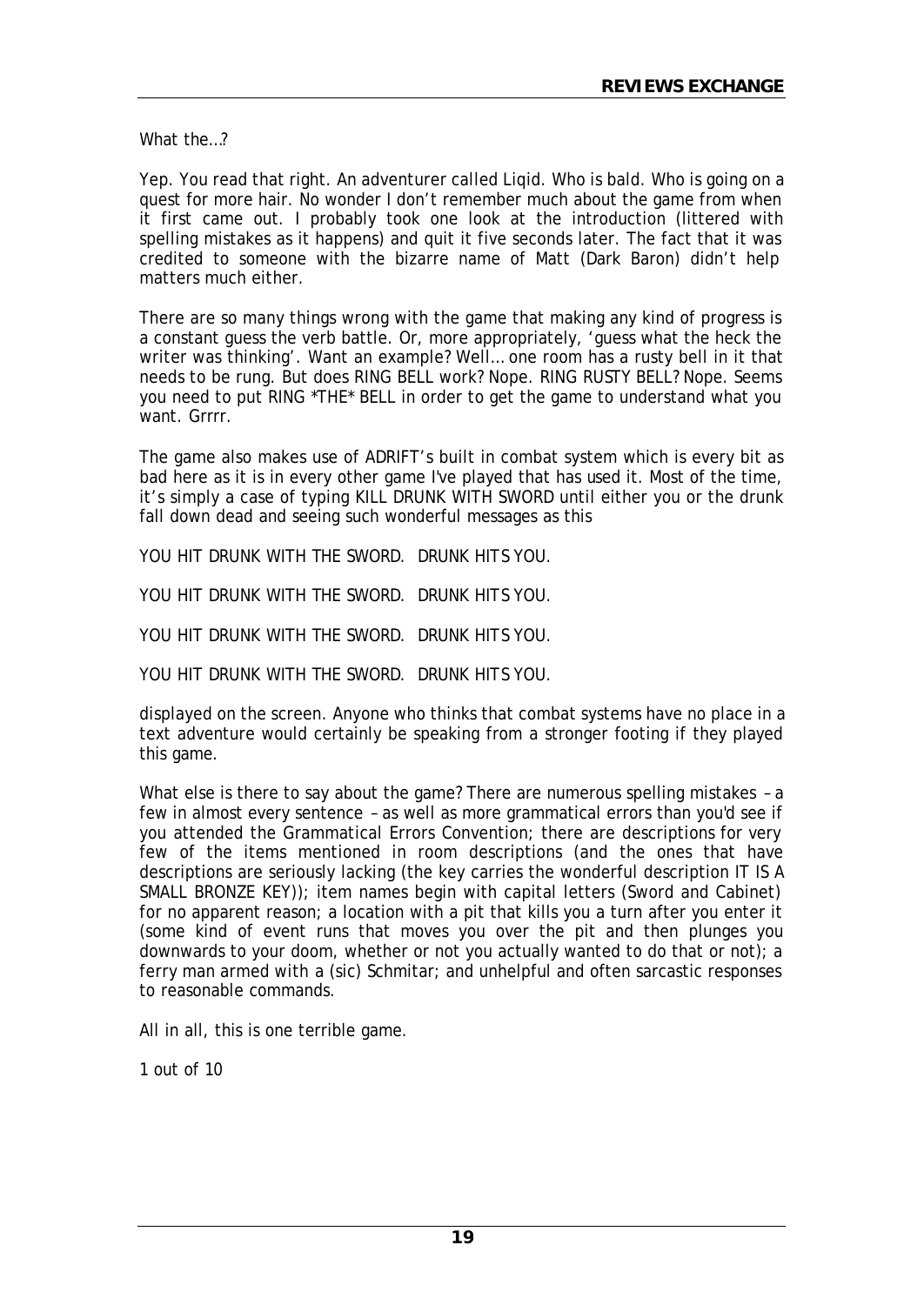# **NON-ADRIFT GAMES**

# **THE GHOST TRAIN**

AUTHOR: PAUL JOHNSON PLATFORM: INFORM

REVIEWER: DAVID WHYLD

I've played a couple of other games by the same author recently - **House Of The Midnight Sun**, which was very good but also flawed, and **Jet Blue**, which was okay but also flawed and probably contained one of the highest number of typos I've ever seen in a game. **The Ghost Train** actually comes between the other two but I missed it out at the time because, like HOTMS, it's a horror and I felt like a change of pace. But while looking around for a game to play recently, I remembered this one and decided to give it a whirl.

#### First Impressions

My first impression of **The Ghost Train** was that it was a bit too linear for my liking. It begins in a train compartment, with you and your fiancé, Ingrid, travelling home to see your family for Christmas. Nothing seems to happen for several moves, after which the train crashes and you, perhaps unsurprisingly, are the train's only survivor. You awaken at the side of the wrecked train, wander around for a bit, and then return to the scene of the crash… only to find the wreckage missing. All very eerie.

Stranger things follow. Your fiancé's necklace, which she was wearing on the train, shows up nearby, and you even hear her voice on an old phone. This is all very atmospheric and well written and bodes well for the rest of the game.

Unfortunately, the start of the game seems to be most polished and things seem to go quickly downhill. Later parts have a rushed feel to them, as well as making precious little sense. While I could get my head around the idea of the game to begin with, later on it just seemed to lose its way.

#### Problems

The most noticeable problems with the game are the constant grammatical errors which seem to litter almost every location. Frequently the game will put two different parts of a conversation on the same line whereas other times they are separated by a couple of lines space, or put apostrophes in the wrong place or just format the text in such a way that it often looks out of place on the screen. None of these are major problems and a few would be easily forgivable, but a decent proofread through the text could have picked up 99% of them.

One problem I came across was due to the unhelpful way the game described a creature that was trying to kill me. He was referred to alternatively as "ticket collector", "corpse" and "skeleton" yet examining any of those or trying to interact with them just hit me with one error message after another. I figured out what I needed to do, yet it wasn't until I checked the walkthrough and realised I actually need to refer to him as "ghost" (which he clearly wasn't) that I was able to deal with him.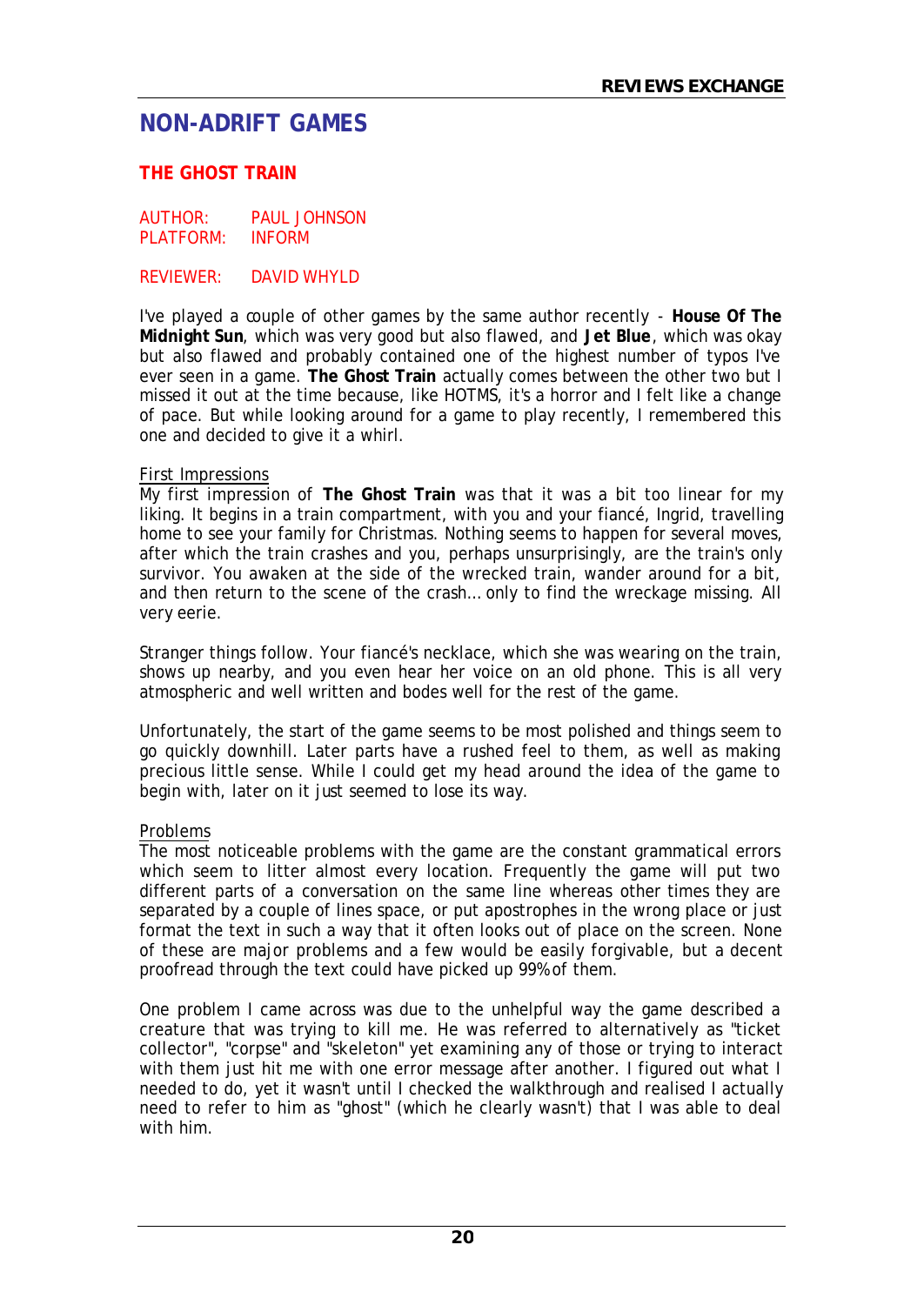A previous game I played by the same author - **House Of The Midnight Sun** showed a high standard of testing for the most part. This game doesn't. There are strange errors popping up all over the place, not the least of which is a list of deaths I found in the chapel which I couldn't seem to figure out anything to do with. Examining it hit me with the strange error message I ONLY UNDERSTOOD YOU AS FAR AS WANTING TO EXAMINE THE LIST OF DEATHS, with EXAMINE being replaced with READ or GET if that's what you try instead. Perhaps strangest of all is the fact that I wasn't even aware a list of deaths existed in the chapel until I tried, following a prompt in the game, to locate some information on my fiancé and in response to SEARCH INGRID I was told "In the bookcase is a list of deaths".

One particularly frustrating thing the game does part of the way through is put some of the location descriptions in poetry (very bad poetry, and often riddled with spelling mistakes). The first time I saw this I assumed it was just some quote from a poem that the author had decided, for whatever reason, to include in his game… and I promptly ignored them afterwards. It wasn't till later in the game, when I'd exhausted just about every other option and was struggling to find some way forward, that I realised the poems weren't just there for decoration and actually served a purpose. Annoying? Oh yes.

## Problems

Again and again while playing **The Ghost Train** I was forced back to the walkthrough. A couple of times it was a case of me not trying hard enough or simply missing a clue that was presented to me (nothing new there!); other times it was down to some very definite faults in the game design. Aside from the ghost being referred to as different names during the game, there was an error in the name of a church I had to research information on. The church is down as 'Gorgan' in the inscription I found, yet 'Gorgon' is what you need to type to find out any information on it. Whatever positive things the game has going for it, and it does have a few despite the largely negative tone of this review so far, they get lost amidst the sheer number of problems.

Some of the game's puzzles are easy to figure out. Some are difficult but well clued. Some are so vague as to be almost impossible. Even after seeing the walkthrough, I'm still not sure about some of them. Obviously someone managed to solve them so they're not as impossible as you might think, but it's hard to imagine many people having the patience to reason them out. Towards the end of the game in particular, the puzzles become generally less well clued as if the author either got bored or was simply trying to finish the game as quickly as possible. A conversation option towards the end of the game, involving Satan (or Salan as he's wrongly referred to on occasion), requires the player to ask a question about a subject that there's no reason to ask about.

Clearly whatever kind of testing this game went through prior to release was poor at best.

#### Overall

Despite the many, many problems with the game, I found myself enjoying playing **The Ghost Train** for the most part, but every time I thought it was going to turn into a really good game, I ran into another error, or another impossible to figure out puzzle, or a whole mass of typos one after one, and my favourable opinion of it dropped a notch. Any game that has me consulting the walkthrough on a regular basis isn't necessarily a bad game in itself, but when the puzzles I'm stuck on are down to guess the noun issues (like with the ghost/ticket collector/skeleton/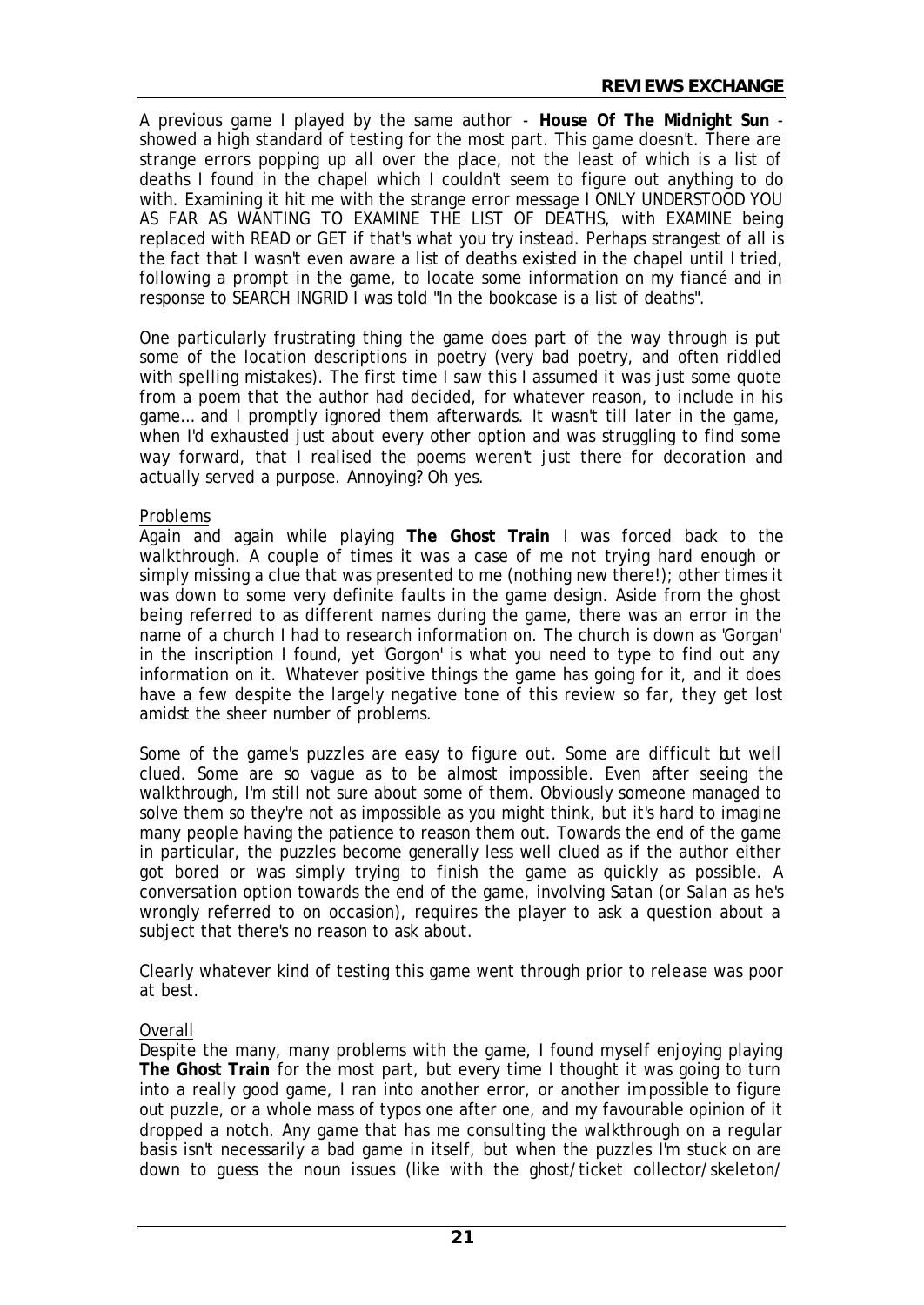corpse) or misspellings (Gorgan instead of Gorgon), I start to wish I'd played something else instead. Fix the errors, a mammoth task in itself, and this would be a well above average horror game. As it stands, it's still good enough in its own right but definitely not anywhere as good as it could have been.

This is the third game by the same author I've played recently, and while I've enjoyed them all to one degree or another, they've all been particularly prone to bugs and guess the verb. Each has contained more than a few of each, this game being the worst of the three, and indicates an author too eager to properly test his games out before releasing them or one who simply doesn't think that bugs and guess the verb are a problem. Now if this was some talentless hack who couldn't write worth a damn, I'd just make a point of avoiding any future games he releases and decide I wasn't really missing anything, but the writing in the games is generally good, the storylines interesting, and my overall feeling is that the games are well above average. So it's a crying shame that he just can't pay a little more attention to detail and maybe even take the time to proofread his text. None of the games have been masterpieces, but the potential is certainly there… if the problems can be fixed.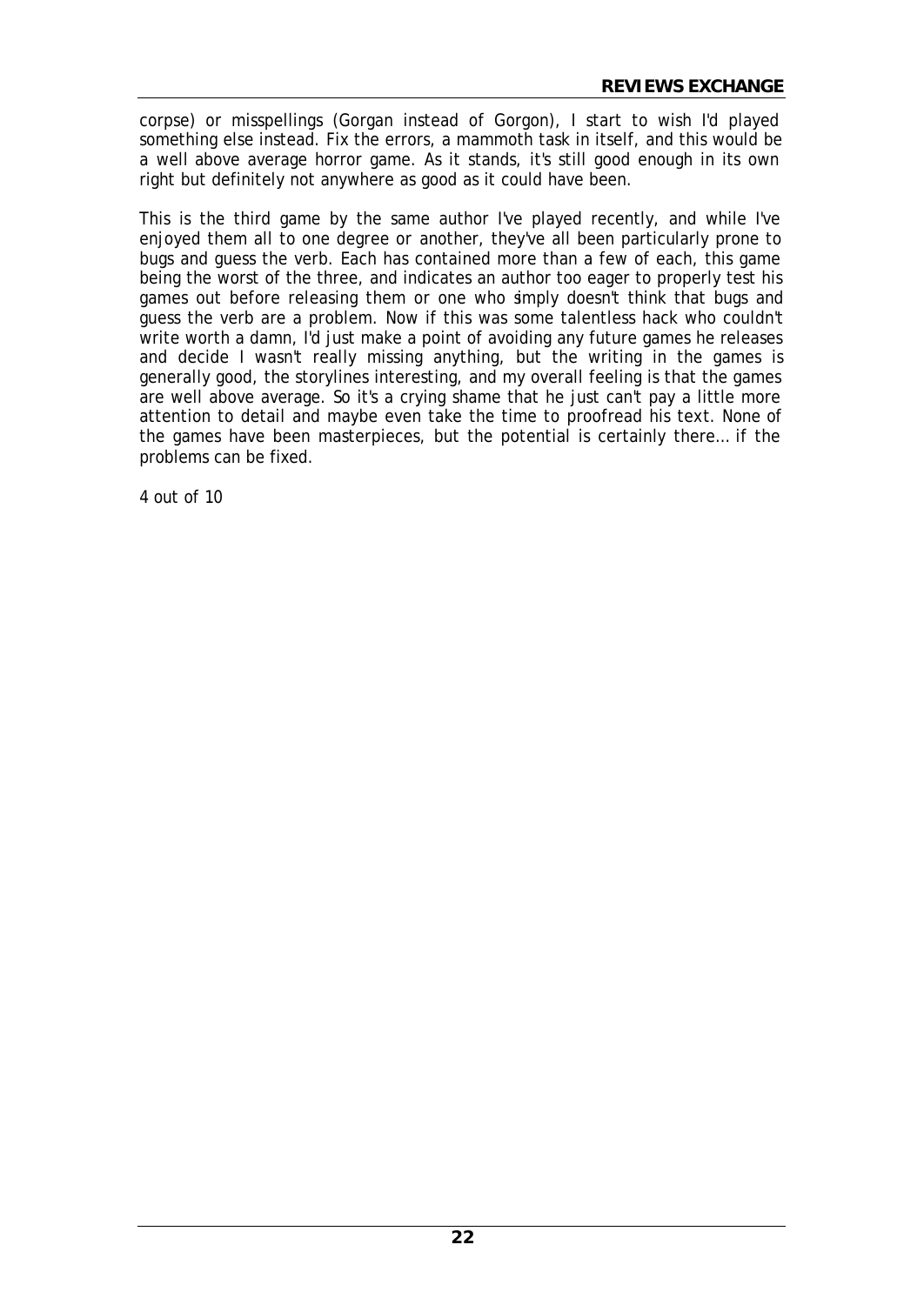# **ADULT GAMES**

**<<THE FOLLOWING REVIEWS ARE FOR AIF GAMES, WHICH CONTAIN STRONG SEXUAL CONTENT>>**

#### **TO CAGE A MAGPIE**

AUTHOR: LUCILLA FROST PLATFORM: TADS

#### REVIEWER: DAVID WHYLD

The author's first game, **British Fox & The Celebrity Abductions**, was highly spoken of in the AIF community when it came out, yet for some reason I never seemed to have got round to playing it. But when the sequel, written in TADS (the original was an ADRIFT game) put in an appearance, I decided I'd give it a go to see what all the fuss was about. Would it live up to the hype generated by its predecessor? Or would it just be another of those games that the AIF people love but the rest of the world hate?

Thankfully it was the former.

**To Cage A Magpie** follows the adventures of cockney thief, Angela Hall, AKA The Magpie, who uses her powers of being able to fly and turn invisible to rob from the rich and… well, keep it for herself. (Where did she get these powers from? Don't know. The game doesn't see fit to enlighten me.) Obviously Anj (as she's known to friends) hasn't made good use of her talents as she's living in a grimy council flat when the game begins.

There are a few problems with Magpie but considerably less than I expected from an AIF game. It's been tested, for god's sake! Actually tested! Unfortunately the testing missed out a few annoyances like a crucial item required to progress the game only showing up after the 'stuff' in Magpie's apartment has been searched a certain number of times (the actual number seems to vary from game to game). As such, I spent a good fifteen minutes scratching my head in frustration before I could even leave the apartment. I'd searched everywhere, done everything I could think of, tried the hints which, this being an AIF game, were non-existent, and was just on the verge of quitting when I decided to search again and, lo and behold, I found something useful! After that, the game progressed quite happily for a while, although I'd question the necessity to make the player search something a random number of times. After you search once and fail to find something useful, why would you keep searching on the off chance something you need will show up?

The storyline involves stealing a briefcase from the house of one Mr Smythe, inside which are a number of confidential documents. Getting into the house is easy enough (there are several different ways to get inside) but getting the briefcase, and them getting out of the house again, is a nightmare. Kudos to the writer for coming up with such a mind bogglingly frustrating series of events, and I suppose it's to her credit that I kept on struggling with things long after I'd have given up with most other games. Part of the incentive to keep on trying is the way every time you fail, you seem to get ever so slightly closer to what you're trying to achieve and it's easy to think "ah, but if I did it that way instead…" then you'll get to where you need to be.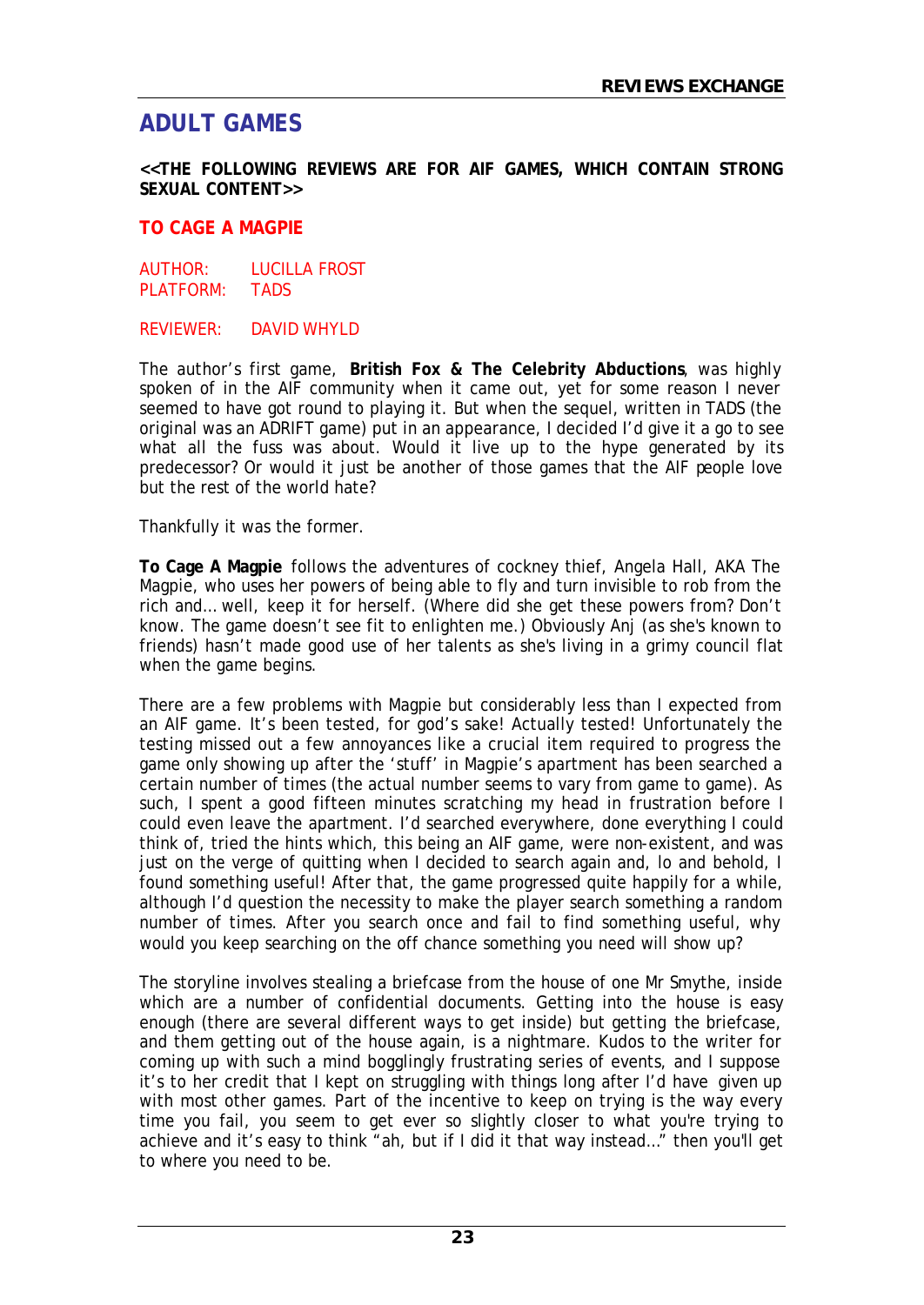Magpie is unusual for an AIF game for several reasons. First, as stated above, it's been tested and while this hasn't eliminated every problem (try searching Mr Smythe or Lady Windsor and you'll see what I mean), it's certainly gone a long way towards making this one of the few AIF games released recently that's actually well worth playing. Second, the game is about the storyline and not solely focused on the sex. In fact, there's not even that much sex in Magpie, and even less that directly involves the player. Smythe and Windsor will have a lengthy sex scene, but this progresses whether the player is actually present or not. A later sex scene, necessary to the game's completion, features the player and Windsor herself, although it's more erotic than the usual explicit hardcore writings that plague most AIF games. I'm sure even a few of the regular IF crowd could play this game and not be unduly offended over it.

One of the game's oddities, although it didn't really affect the game in the long run, was the way the description of Smythe's living room is repeated for both the stairs and the kitchen, thereby making it awkward sometimes telling where the player is. A couple of times, I could have sworn I was actually in the living room but the game wouldn't let me move upstairs because it seemed to think I was in the kitchen.

By far the worst thing about the game, and the ceaseless repetition of which was enough to tempt me to bash out QUIT a time or two, is the PC's craving for a smoke. Now if this happened once or twice throughout the game, it'd be acceptable. But every few moves? Definitely not acceptable. Before I'd even managed to leave my apartment, I was overcome with the urge for a smoke. I had another while trying to get into Smythe's house, another once I was inside, several others whilst searching for the briefcase… Tedious puzzle? Oh yes. But then it's not even really a puzzle as simply typing SMOKE fixes the cigarette craving – or at least resets the timer so you have a whole four or five moves before it begins all over again. Strangely SMOKE and SMOKE TAB (another name for the cigarettes) sometimes produce different responses, SMOKE TAB being a stealthy smoke while SMOKE being a non-stealthy one that various NPCs in the game will detect if they're close enough. This might have been a nice enough puzzle if I hadn't been typing SMOKE TAB right from the start of the game and so was unaware of it for the most part.

If you decide not to bother smoking a cigarette, or you run out, the game ends after a certain amount of the time with Magpie deciding to abandon her mission and go off in search of some more smokes. This she can do even if she happens to be locked in Smythe's house at the time with no other way out!

Many of the game's puzzles are of the try and die variety: meaning you try something not knowing whether it's going to succeed or kill you. Often this is the only way to make progress and while it isn't much of a hassle to reload the game if it kills you, or simply type UNDO a few times, it becomes annoying when you're dying every few moves. As some of the puzzles (getting hold of the key being the worst offender) are time based and can only happen at a certain time, it's a fair bet you're going to be reloading and UNDOing a lot. By the time I finally got hold of the key without Smythe catching me, I must have died a dozen or more times.

There are many ways to put the game into an unfinishable situation and some had me almost climbing the walls in frustration. The way the game's sequences fit together is quite ingenious, often requiring split second timing on the behalf of the player in order to solve them. I ended up dying numerous times because I'd left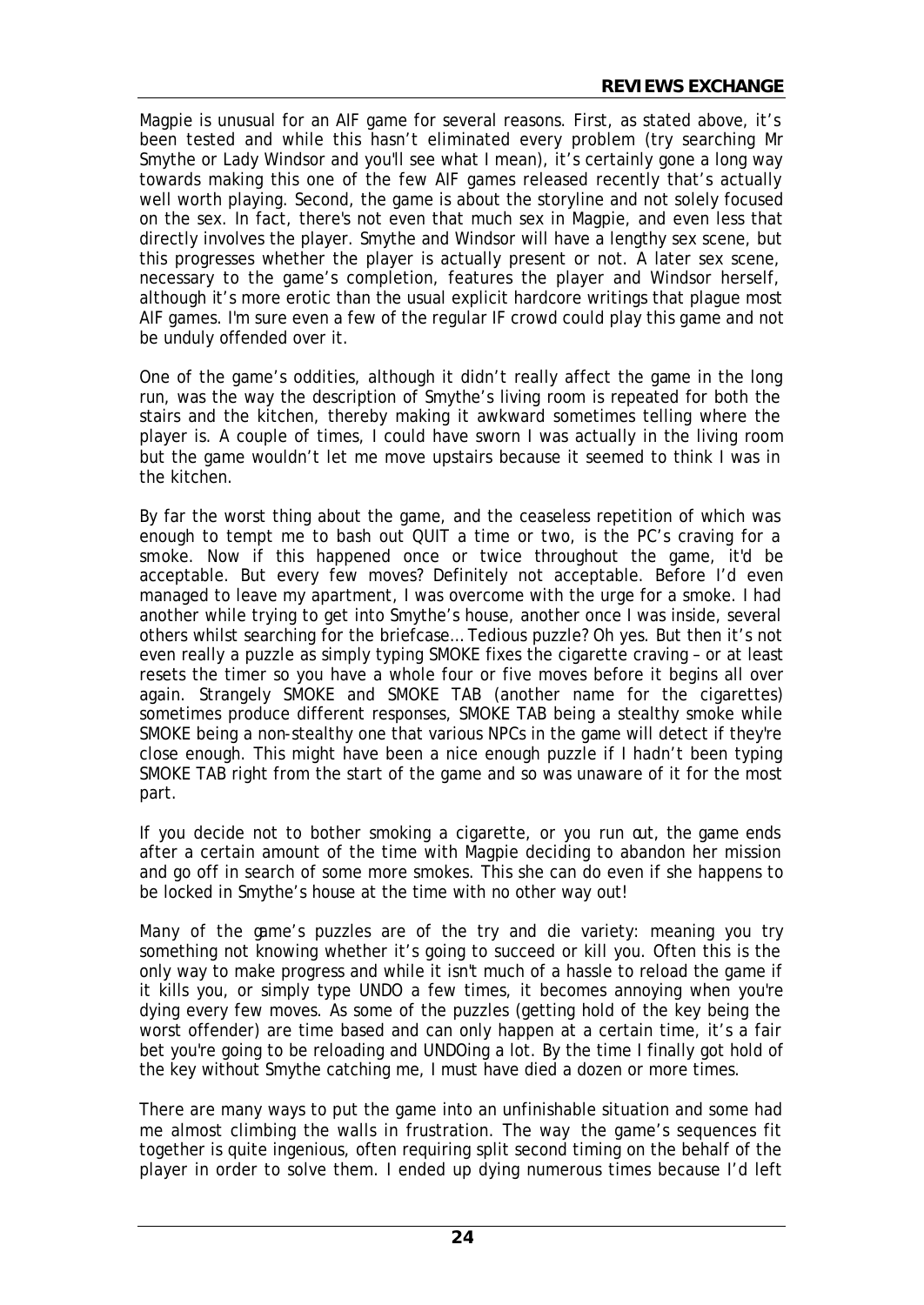something a fraction of a second too long and either Smythe or Windsor caught me. Other times, I died when the ultraviolet sensors came on and I was detected because I hadn't moved out of the way in time.

While not a perfect game (I'm still having nightmares about the endless craving for smokes and getting the safe open without being caught), **To Cage A Magpie** is certainly a decent one. Compared to the recent bug-ridden AIF offerings, it's a delight. Beta-tested, well written, an actual honest to god storyline, multiple ways of solving many of the game's puzzles… it's the kind of thing the AIF community is crying out for, but which it gets so very seldom indeed.

Highly recommended.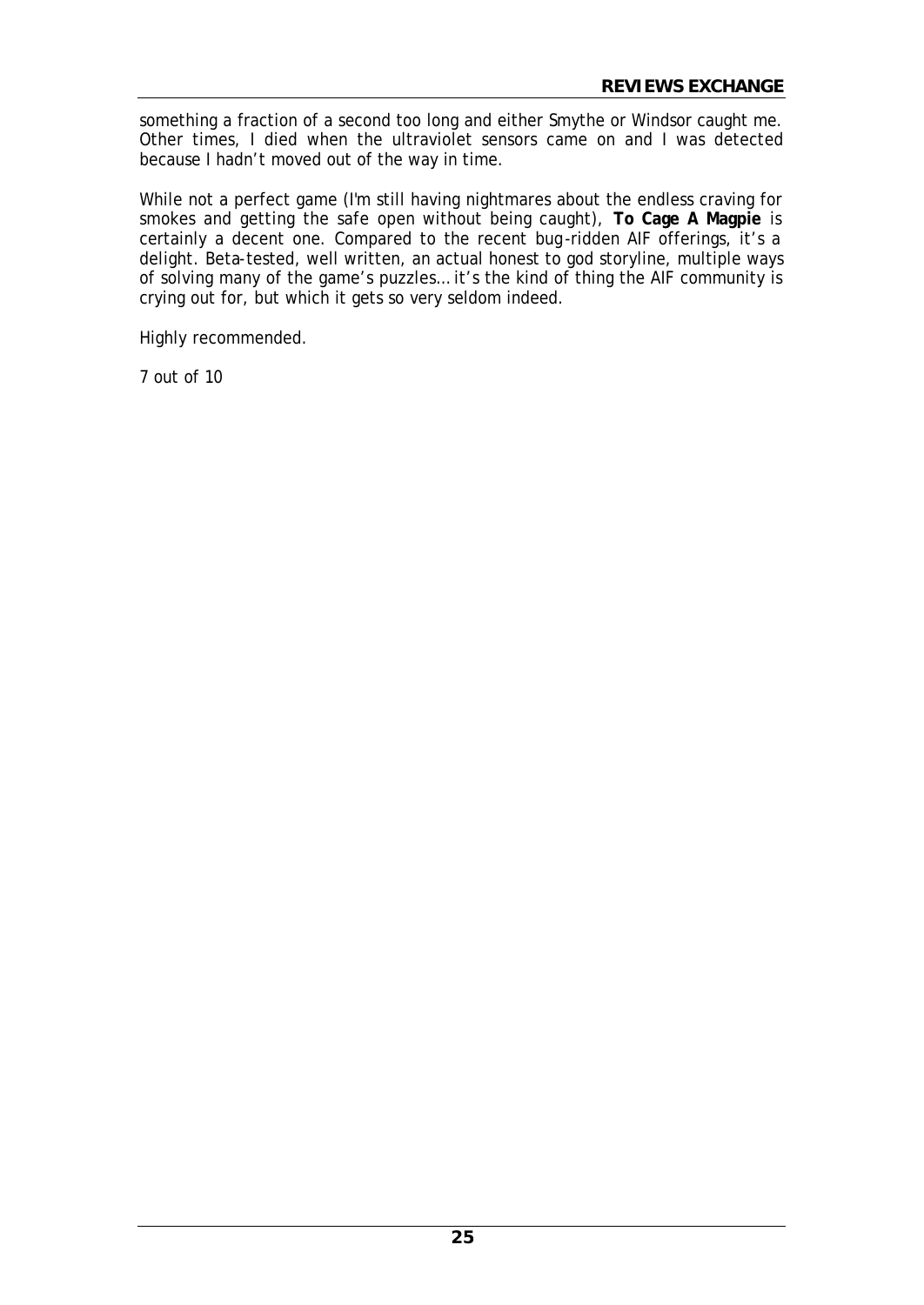# **APPENDIX**

## **LIST OF GAMES REVIEWED IN THIS ISSUE AND PREVIOUS ISSUES**

**The Adventures of Space Boy! Volume I** by David Parish ([1] issue 5 review by David Whyld / [2] issue 6 review by Robert Street) **The Adventures Of Thumper: Wonder Wombat** by Sarazar (issue 3 review by Robert Street) **Akari's Story** by Taleweaver (issue 8 review by Sara Brookside) **Authority** by Eva Vikstrom (issue 4 review by David Whyld) **Back To Life... Unfortunately** by David Whyld ([1] issue 2 review by Laurence Moore / [2] issue 2 review by Lumin) **Bedlam** by Mark Whitmore (issue 4 review by David Whyld) **Bolivia By Night** by Aidan Doyle (issue 4 review by David Whyld) **The Cabin** by Blue Roses (issue 2 review by Lumin) **Can I Do It?** by Chillindawg (issue 7 review by David Whyld) **Can It All Be So Simple?** by The Dominant Species ([1] issue 6 review by Robert Street / [2] issue 6 review by David Whyld) **Castle Quest** by Andrew Cornish (issue 4 review by David Whyld) **The Cave Of Morpheus** by Mark Silcox (issue 2 review by THoiA) **Chasing the Russian** by Greg Broulette (issue 7 review by David Whyld) **City Of Secrets** by Emily Short (issue 2 review by David Whyld) **Crazy Old Bag Lady** by Sprite (issue 6 review by Robert Street) **Darkness** by Richard Otter ([1] issue 2 review by David Whyld / [2] issue 3 review by Red-Sith) **A Day At The Seaside** by Matthew Hunter ([1] issue 4 review by David Whyld / [2] issue 4 by Robert Street) **The Demon Hunter** by David Parish (issue 7 review by Robert Street) **Doctor Who & The Vortex Of Lust** by Christopher Cole (issue 2 review by THoiA) **Escape to Freedom** by Richard Otter (issue 5 review by David Whyld) **Escape to New York** by Richard Otter (issue 7 review by The Dominant Species) **The Final Question** by David Whyld ([1] issue 5 review by C. Henshaw / [2] issue 5 review by Stefan Donati) **Fire In The Blood** by Richard Otter ([1] issue 4 review by David Whyld / [2] issue 4 by Robert Street) **The Fire Tower** by Jacqueline A. Lott (issue 5 review by David Whyld) **First Day** by Mystery (issue 8 review by David Whyld) **First to Arise: Alone with a Pug** by Darkling (issue 8 review by David Whyld) **Flat Feet** by Joel Ray Holveck (issue 4 review by David Whyld) **The Fox** by Flame Achron (issue 8 review by David Whyld) **Frustrated Interviewee** by Robert Rafgon [AKA Robert Street] (issue 4 review by David Whyld) **Future Boy!** by Kent Tessman (issue 5 review by David Whyld) **The Ghost Train** by Paul Johnson (issue 8 review by David Whyld) **Glum Fiddle** by C. Henshaw ([1] issue 8 review by Robert Street / [2] issue 8 review by David Whyld) **Halloween Hijinks** by David Whyld (issue 5 review by Robert Street) **The HeBGB Horror** by Eric Mayer (issue 2 review by David Whyld) **Hoedown In Ho-Town** by S. Welling (issue 3 review by David Whyld) House Husband by C. Henshaw ([1] issue 4 review by David Whyld / [2] issue 4 review by Robert Street / [3] issue 6 review by Lumin) **House of the Midnight Sun** by Paul Johnson (issue 7 review by David Whyld) **How It All Began** by Kevin Treadway (issue 4 review by David Whyld) **The Hunter** by Red Assassin (issue 7 review by Robert Street) In The Claws Of Clueless Bob by David Whyld ([1] issue 5 review by Robert Street / [2] issue 5 review by Stefan Donati) **Jack of Shadows** by Arnold "Ace" Rimmer (issue 7 review by David Whyld) **Jason Evans 1** by Sockets (issue 8 review by David Whyld)

**Jonathan Grim: Space Tourist** by Ren ([1] issue 8 review by Robert Street / [2] issue 8 review by David Whyld)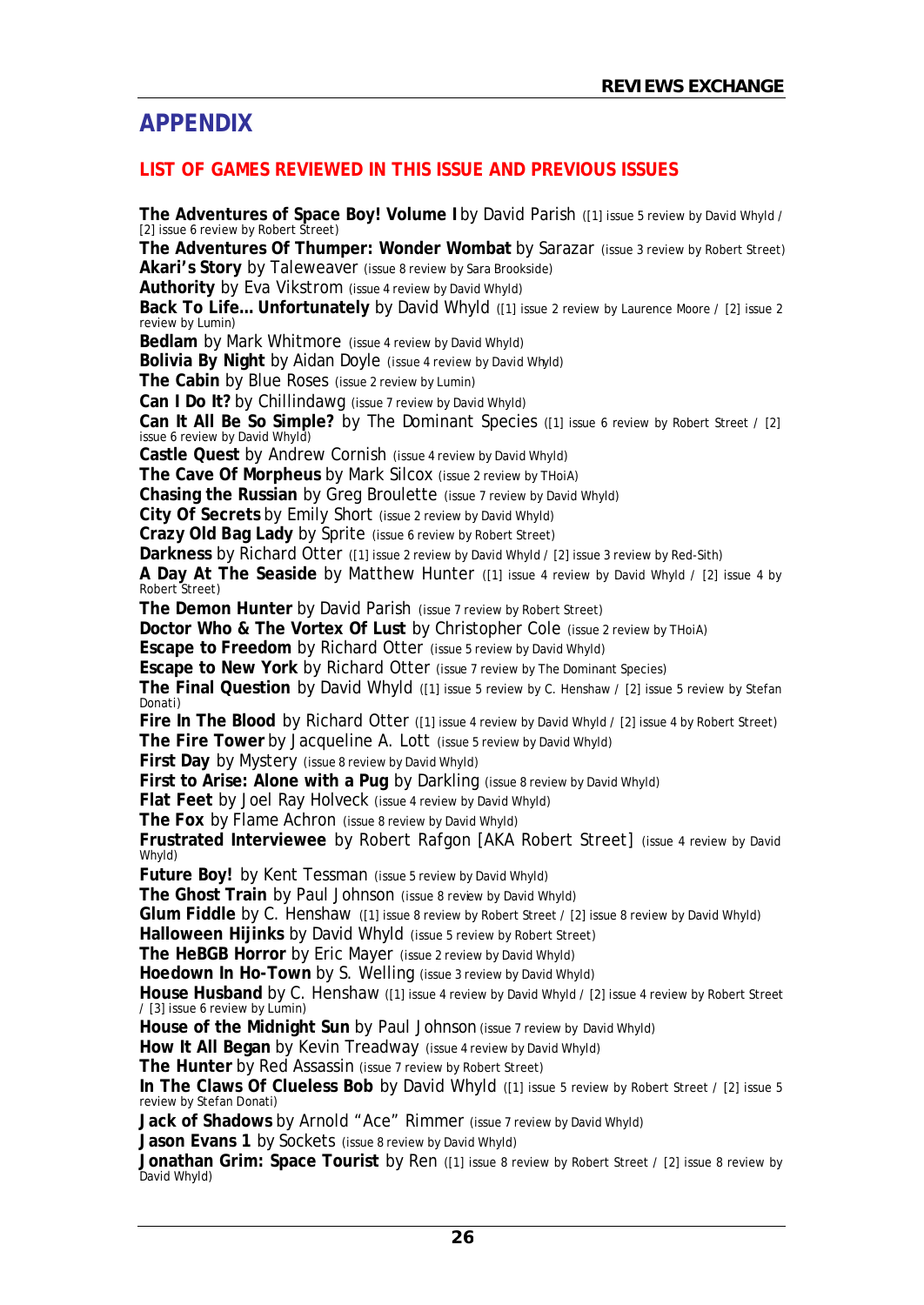**Laboratory R.A.T.S.** by C. Henshaw ([1] issue 6 review by Robert Street / [2] issue 6 review by David Whyld) **Lauren's Awakening** by TotalDirt (issue 5 review by David Whyld) **Lights, Camera, Action** by David Whyld (issue 6 review by Robert Street) **The Magic Show** by Jason MacInnes ([1] issue 2 review by David Whyld / [2] issue 2 review by Laurence Moore) **The Makeshift Magician** by C. Henshaw (issue 8 review by David Whyld) Man Overboard!!! by TonyB ([1] issue 8 review by Robert Street / [2] issue 8 review by David Whyld / [3] issue 8 review by TDS) **The Merry Murders** by Mel S (issue 1 review by Woodfish) **The Monster In The Mirror: Part 1** by Mystery (issue 4 review by Robert Street) **The Monster In The Mirror: Part 2** by Mystery (issue 4 review by Robert Street) **Mortality** by David Whyld (issue 7 review by The Dominant Species) **Mount Voluptuous** by Christopher Cole (issue 1 review by David Whyld) **Murder In Great Falls** by Mel S ([1] issue 1 review by David Whyld / [2] issue 1 review by Laurence Moore) **Murder Mansion** by Reelyor ([1] issue 5 review by C. Henshaw / [2] issue 5 review by David Whyld / [3] issue 5 by Stefan Donati) **The Murder Of Jack Morely** by Mystery (issue 2 review by David Whyld) **Must Escape!** by Robert Rafgon [AKA Robert Street] ([1] issue 6 review by Stefan Donati / [2] issue 6 review by David Whyld) **Must Escape! (introduction)** by Robert Rafgon [AKA Robert Street] ([1] issue 5 review by C. Henshaw / [2] issue 5 review by David Whyld / [3] issue 5 review by Stefan Donati) **The Mystery Of The Darkhaven Caves** by David Whyld (issue 4 review by Laurence Moore) **Neighbours From Hell** by David Whyld (issue 1 review by Laurence Moore) **Normville** by BBBen (issue 5 review by David Whyld) **Outline** by Robert Rafgon [AKA Robert Street] ([1] issue 5 by C. Henshaw / [2] issue 5 review by David Whyld / [3] issue 5 review by Stefan Donati) Pathway to Destruction by Richard Otter (issue 7 review by David Whyld) **The Plague (Redux)** by Laurence Moore (issue 7 review by The Dominant Species) **Point 2 Point** by C. Henshaw ([1] issue 5 review by David Whyld / [2] issue 5 by Stefan Donati) **Private Eye** by David Whyld (issue 4 review by Robert Street) **The Prostitute** by The Anonymous Martian (issue 4 review by Laurence Moore) **Provenance** by Corey W Arnett ([1] issue 7 review by David Why Id / [2] issue 8 review by TDS) **The Quest for More Hair** by Matt (Dark Baron) (issue 8 review by David Whyld) **Regrets** by David Whyld (issue 6 review by Robert Street) **Rift** by Red-Sith ([1] issue 5 review by C. Henshaw / [2] issue 5 review by David Whyld / [3] issue 5 review by Stefan Donati) Selma's Will by Mystery (issue 4 review by Robert Street) **Sex Artist** by A. Ninny (issue 5 review by David Whyld) **Shadow of the Past** by Catherine Post (issue 7 review by David Whyld) **Shards Of Memory** by David Whyld (issue 1 review by Greybear) **Showtime at the Gallows** by The Dominant Species (issue 7 review by Robert Street) **Silk Road Secrets: Samarkand To Lop Nor** by C. Henshaw ([1] issue 5 review by David Whyld / [2] issue 5 by Stefan Donati) **Snakes And Ladders** by KFAdrift (issue 2 review by David Whyld) **A Spot of Bother** by David Whyld (issue 7 review by Robert Street) **Sun Empire: Quest For The Founders** by Tech (issue 3 review by Robert Street) **Take One** by Robert Street (issue 7 review by David Whyld) **Target** by Richard Otter ([1] issue 6 review by Robert Street / [2] issue 6 review by David Whyld) **Threnody** by John Schiff (issue 4 review by David Whyld) **The Timmy Reid Adventure** by Jonathan R. Reid (issue 3 review by Robert Street) **To Cage a Magpie** by Lucilla Frost (issue 8 review by David Whyld) **Too Much Exercise** by Robert Street (issue 8 review by David Whyld) **Varicella** by Adam Cadre (issue 3 review by David Whyld) Vendetta by James Hall ([1] issue 7 review by The Dominant Species / [2] issue 7 review by Robert Street)